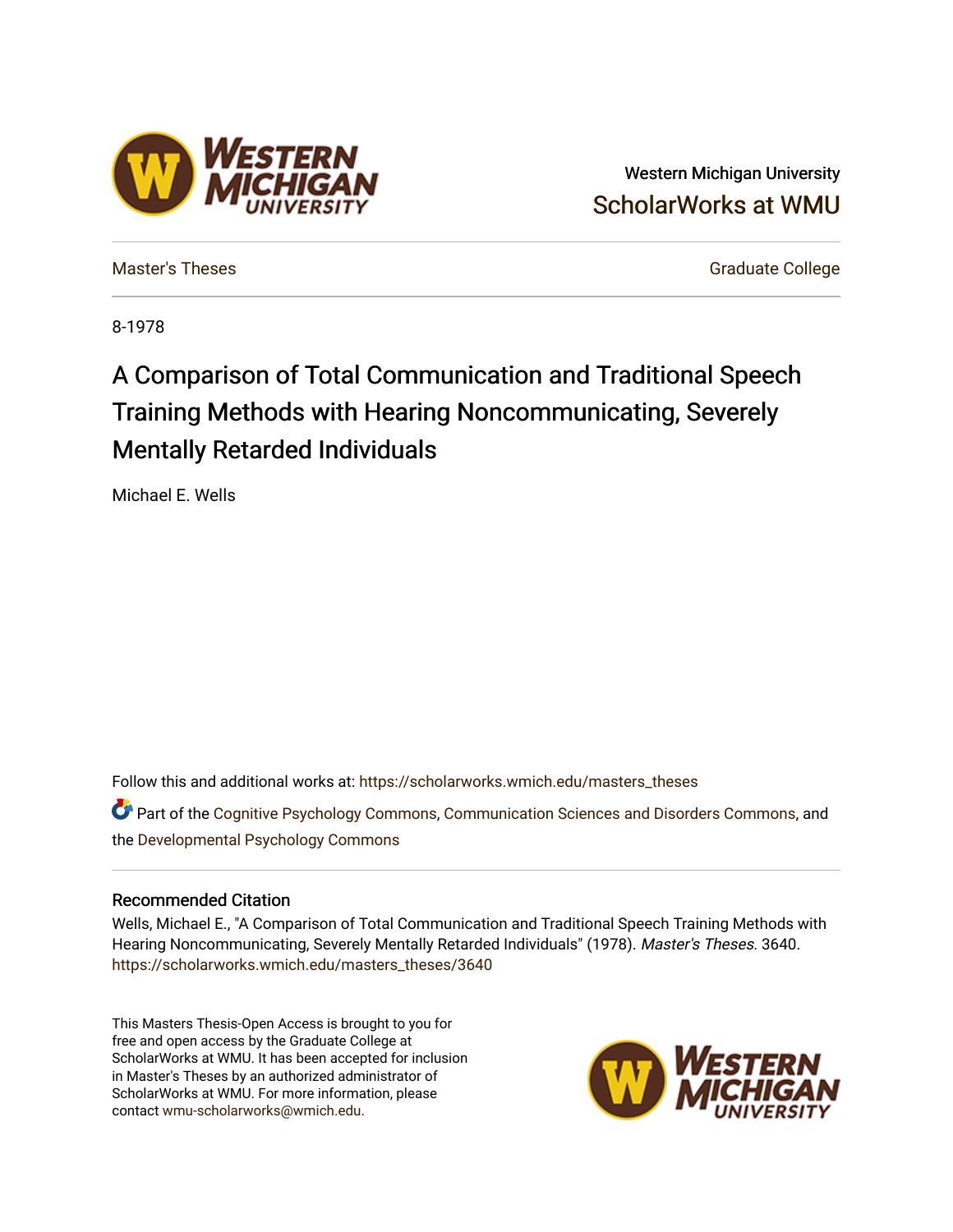### A COMPARISON OF TOTAL COMMUNICATION AND TRADITIONAL SPEECH TRAINING METHODS WITH HEARING NONCOMMUNICATING, SEVERELY MENTALLY RETARDED INDIVIDUALS

÷

by

Michael E. Wells

A Thesis Submitted to the Faculty of The Graduate College in partial fulfillment of the Degree of Master of Arts

Western Michigan University Kalamazoo, Michigan August 1978

 $\overline{\phantom{a}}$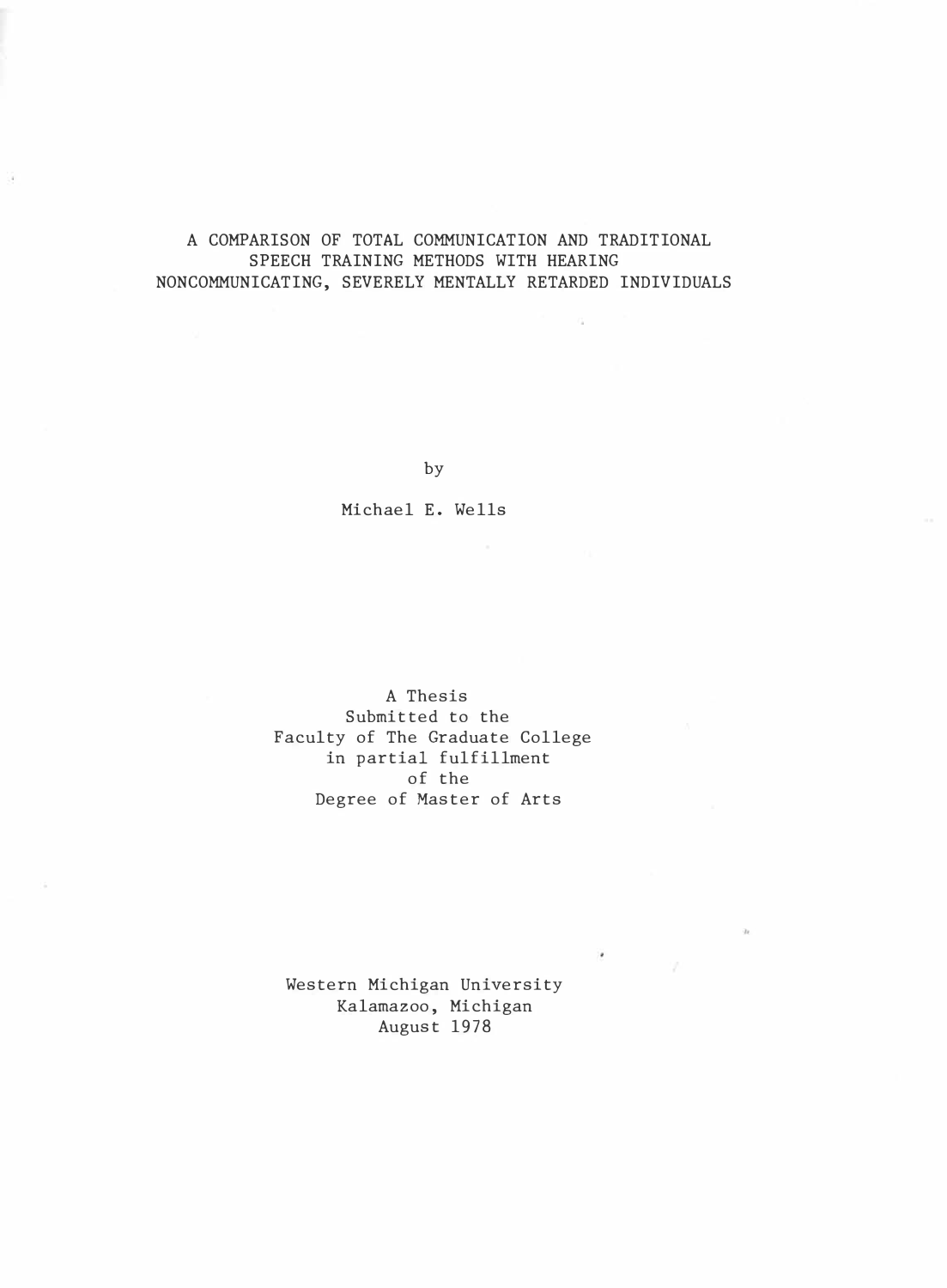#### ACKNOWLEDGEMENTS

I would like to acknowledge and express my appreciation to the following persons: to Paul Wollom, Superintendent, and Annlee Decent, Director of Special Education for the Kalamazoo Valley Intermediate School District; Karol Peterson, Program Coordinator, Mimi Zuchowski, Speech Therapist, and Deb Kaszpryk, Classroom Leader of the Program for the Severely Mentally Impaired; Mark Sundberg, Staff and Research Coordinator for the Kalamazoo Valley Multihandicap Center; Paul Mountjoy, Ph.d., my advisor and Jack Michael Ph.D. and Brian Iwata Ph.D., of Western Michigan University; George Allen Ph.D. of the University of North Carolina; also Robert A. Miller Ph.D. of Murdoch Center for his editorial comments. A special thanks goes to Scott Schrum, Classroom Leader, for allowing me to conduct the research for this study in his classroom, for supplying reliability checks and for his continued support and advice during the sometimes trying moments associated with completion of this thesis.

Michael E. Wells

ii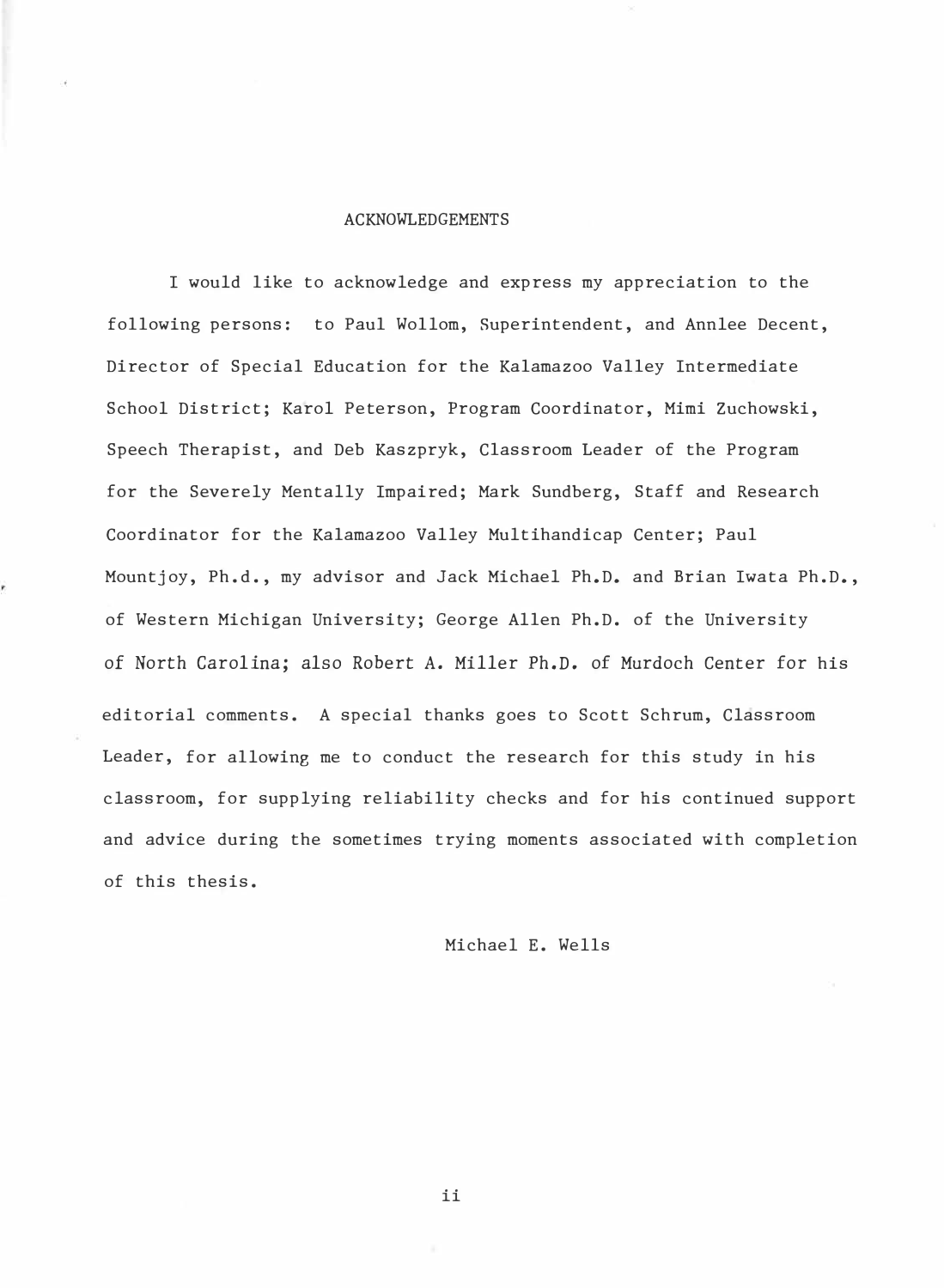### TABLE OF CONTENTS

|                     | <b>PAGE</b> |
|---------------------|-------------|
| <b>INTRODUCTION</b> | 1           |
| <b>METHOD</b>       |             |
| Subjects            |             |
| Setting             | 6           |
|                     | 6           |
| Procedure           |             |
| RESULTS             | 11          |
| <b>DISCUSSION</b>   | 16          |
|                     | 19          |

 $\sim$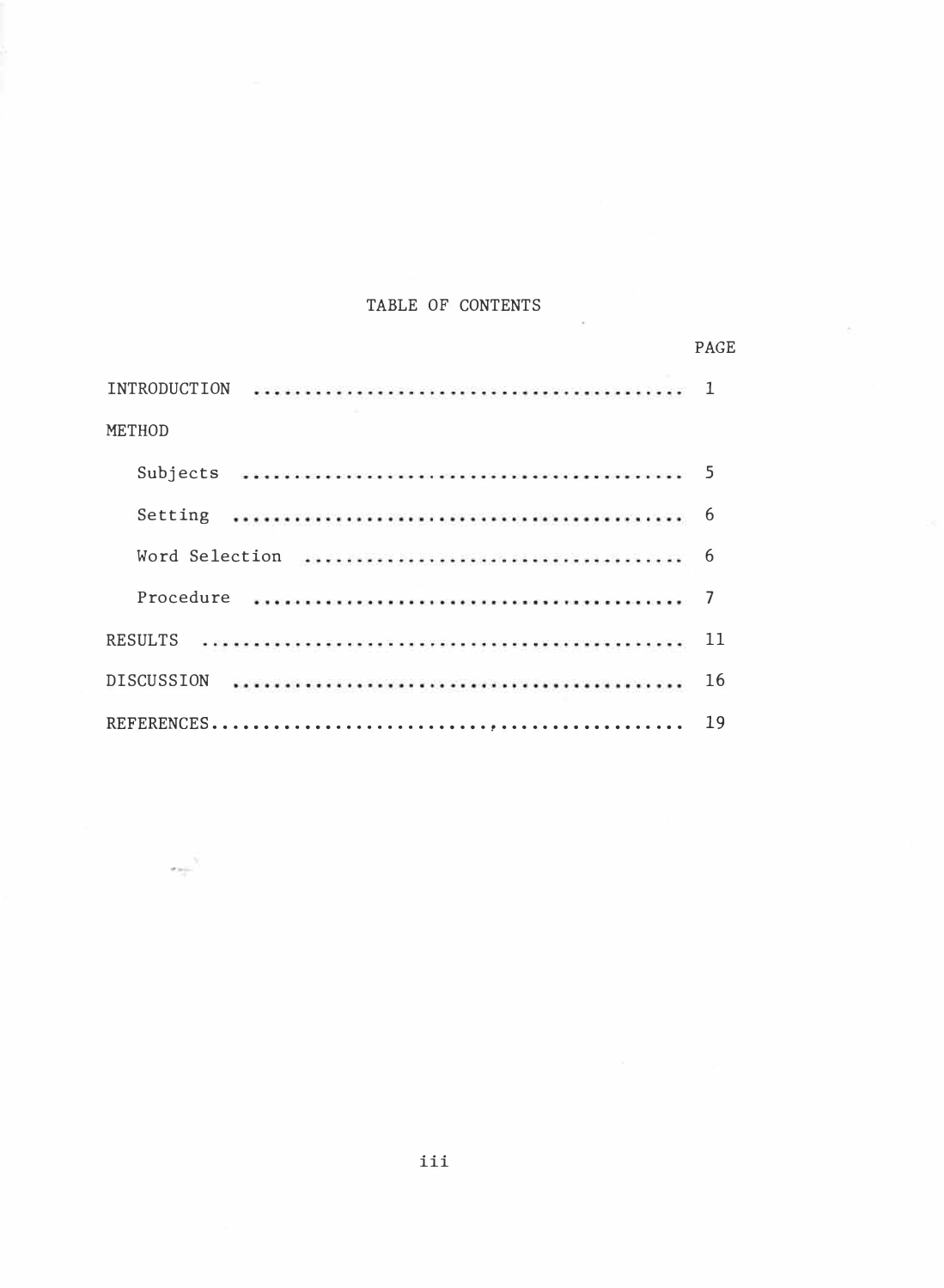The mentally impaired person's limited behavioral repertoire often hampers his ability to convey information and carry out any interpersonal exchange successfully. Because the mentally impaired person's ineffective communication skills further impede the learning process, the development of these communication skills is a crucial topic of instruction for those professionals working with this population. If handicapped individuals are to function independently in the least restrictive environment possible, the development of functional communication skills seems requisite.

The extralinguistic gestures used by normal, speaking adults in conversation appears in the behavioral repertoire of the retarded individual as well. The retarded person often indicates his communication in a variety of ways, some subtle, some not so subtle. For example, tugging at his pants to indicate a toileting need, banging a cup on the table to indicate "more:' or bringing a coat to an instructor or a parent when wanting to go outside, are all nonvocal communication behaviors.

Manual expressive training provides the retarded, nonvocal person with two benefits (Snell, 1974). First is a temporary expressive communication system which would act to reduce social retardation by encouraging communication **with** peers and adults. Second, expressive gestures may lead to an expansion of receptive skills, laying the foundation for later vocal expression.

Despite its admittedly limited audience, American Sign Language has major advantages over other nonvocal systems of communication,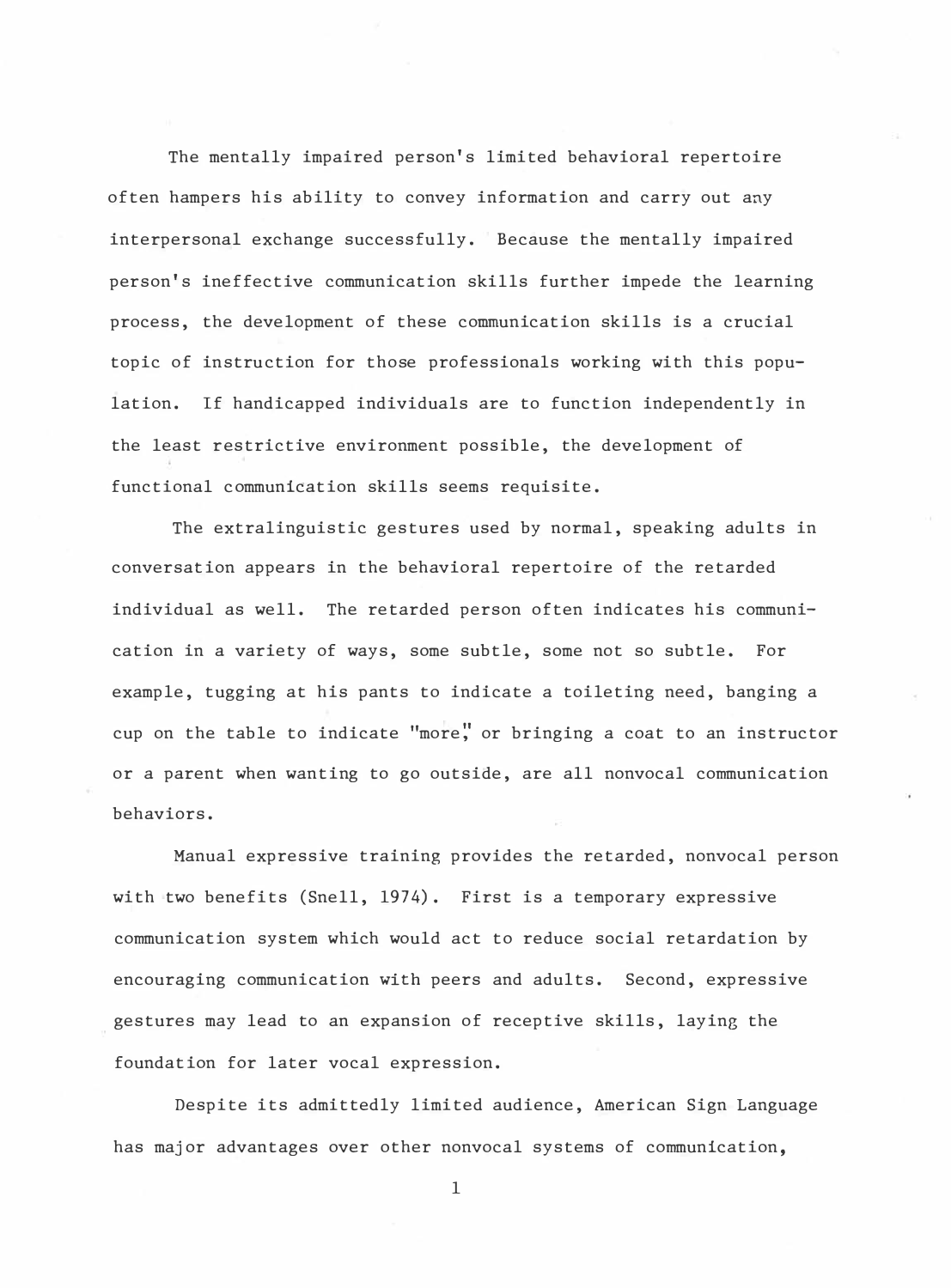especially those requiring extrapersonal devices and materials (e.g., BLISSymbolics boards, or vocal boards). The individual being taught may find such devices cumbersome and unnatural. In addition, the devices could easily be an additional stigma to persons who already have difficulty assimilating into the general population. Sign language is fluid, flexible, fairly standardized and more closely approximates the spontaneous nature of spoken language. American Sign Language ranks fourth in the United States, after English, Spanish, and Italian and before French and German (Fristoe and Lloyd, 1977).

From a behavioral standpoint there are some reasons why retarded persons can acquire signs more rapidly than vocal language (Sundberg, Milani, and Partington, 1977). First, the form of the response is easier to teach. The learner's hands can be placed in the appropriate position, whereas the vocal musculature can only be altered indirectly. A clearer model of the appropriate response is possible using sign language, and more definite and observable shaping can occur. Vocal behavior involves manipulating the right muscles at the right time. Signing also involves this type of manipulation, however on a much grosser level.

Secondly, the components of the signs often match components of the word (e.g., the sign for "is" is the manual alphabet letter sign "i" moved out from the chin) providing even further assistance to vocalization. There is also a large potential for resemblance of the signs and the controlling variable. Large numbers of signs (iconic signs) do resemble some aspect of the variable controlling the response. For example, the sign for "ball" is made by forming the shape of a ball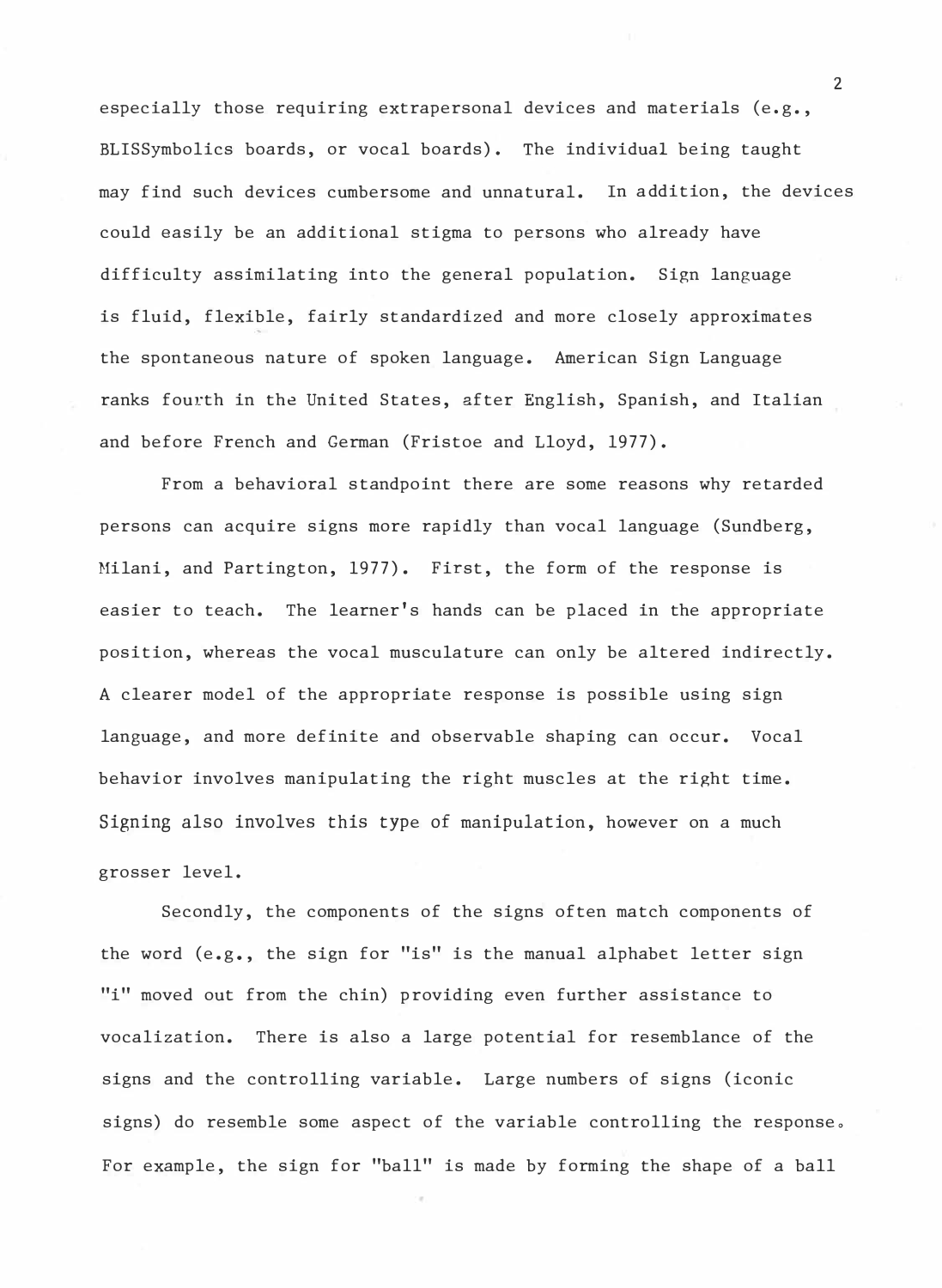with the two hands. Such relationships probably make it easier to develop the added visual cue and may facilitate learning and usage.

Thirdly, unsuccessful attempts at vocal communication are generally punished due to the degree of unintelligibility of the words. This is true especially among individuals who are old enough by normal standards to have developed functional speech. Such histories typically involve frequent failure to attempt to communicate vocally and considerable urging to do so by others. The fact that attempts at vocal behavior could not be understood by the listener not only results in punishment for the entire response class of vocalization, it also makes it impossible for the articulation to be corrected. Pairing signs with verbal approximations increases the likelihood that the attempted communication will be understood and provides the opportunity to immediately model a correct vocalization. This makes it possible to eventually fade the sign when articulation improves to the point that it can be better understood by a listener.

Recently, there has been an increased interest in the use of sign language with noncommunicating, hearing persons. Preliminary research has provided encouraging results. Richardson (1975) reported that a gestural language program developed at Southbury Training School achieved progress in comprehension and expression in 75% of the students, in two years. The residents were profoundly or severely retarded. Fulwiler and Fouts (1976) found that a noncommunicating, autistic child could acquire signs with only twenty hours of training. Results of a study by Bricker (1972) present support for the assumption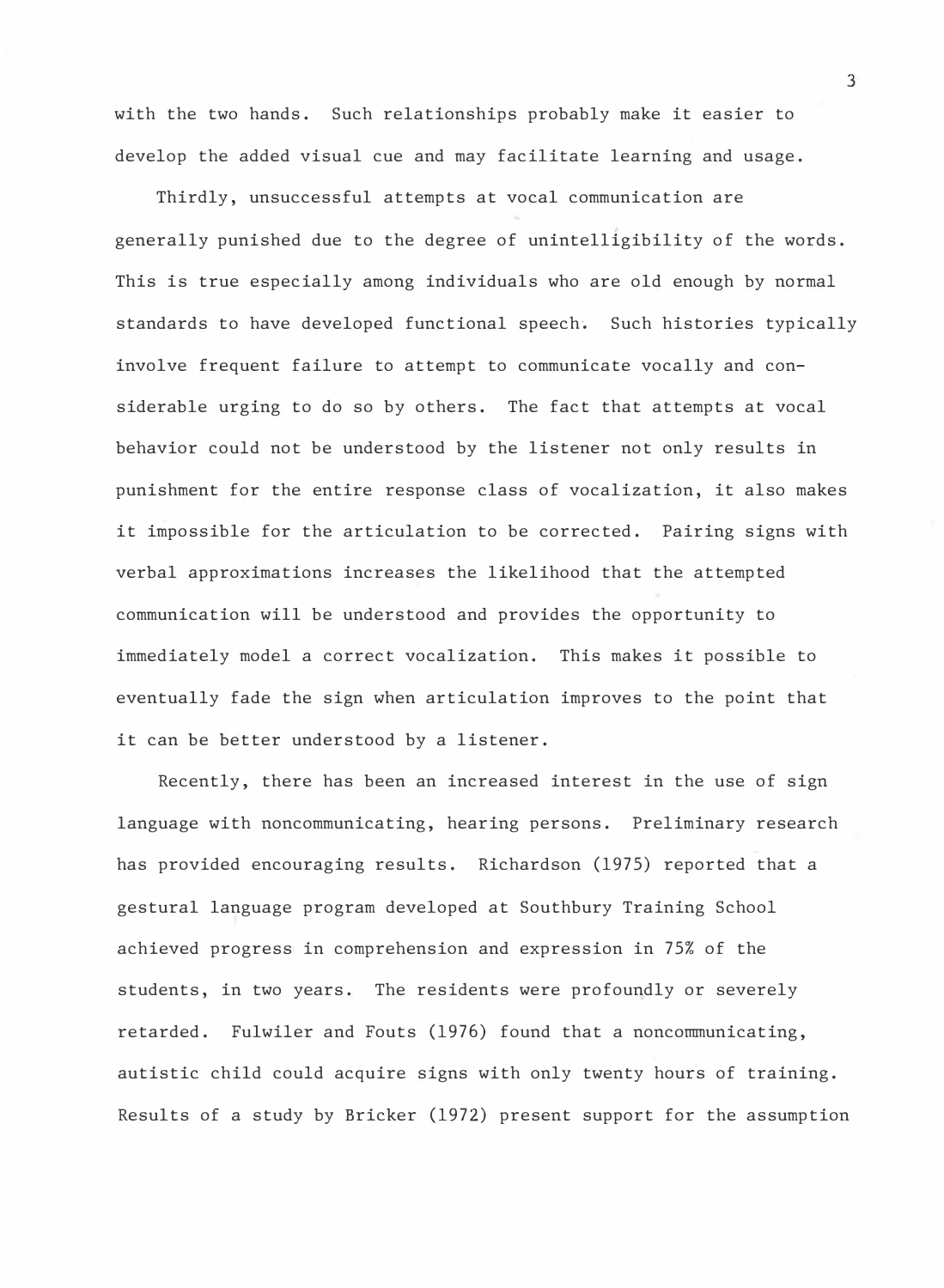that sign-word and sign-object training facilitates the acquisition of word-object associations. However, Bricker examined only receptive association. VanBiervliet (1977) was able to determine that signobject and sign-word training did result in the acquisition of both receptive and expressive word-object association.

The use of signs to train language skills has met with considerable resistance from educators who have argued that teaching a manual-sign mode of communication to normally hearing children will result in those children never learning to speak; instead they would communicate only with their hands. This argument, however, has not been substantially supported by empirical research. In fact, limited research indicates that sign language can facilitate rather than inhibit vocalizations in the language deficient child or adult (Lebels and Lebels, 1975; Skelly, Schinshy, Smith, and Fust, 1974; Topper, 1975). In addition, VanBiervliet (1974) suggests that his results indicate that the combined use of manual signs and spoken language may be effective in the training of spoken language to language delayed or otherwise communications impaired individuals. Fulwiler and Fouts (1976) also found that an increase in the use of signs led to an increase in vocalization in both the training situations and outside the training environment. The generalized use of signs and vocal speech was said to have resulted in increased social interaction.

This study will investigate a method to train communication skills in severely mentally retarded individuals by improving articulation. A total communications method will be compared to traditional speech therapy methods of oral gymnastics and vocal imitation. The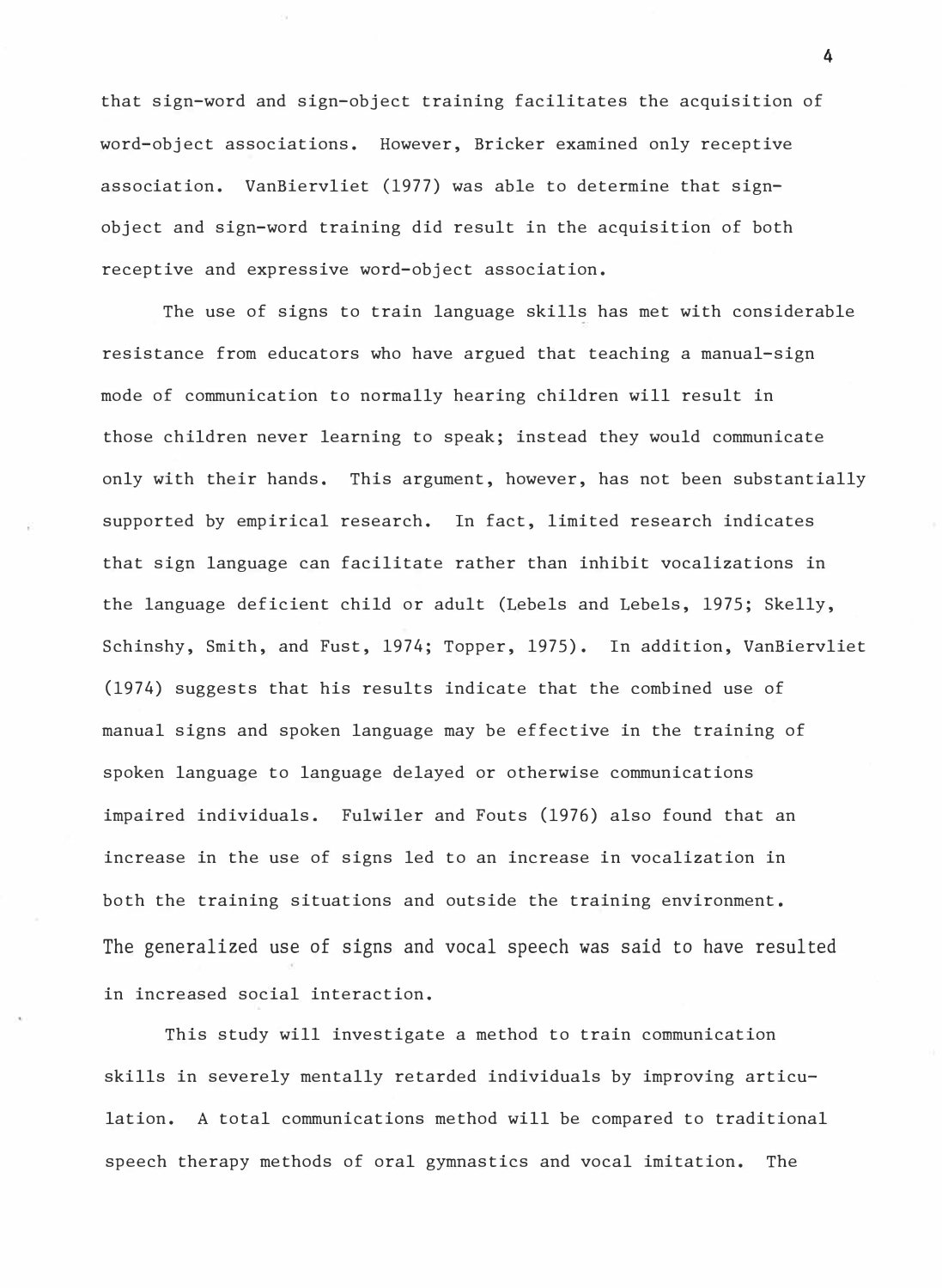total communication system of training is defined by Snell (1974) as the simultaneous presentation of visual-manual language with oralspoken English. In view of the empirical results summarized above it would seem that the use of a manual language may improve articulation more than traditional speech training methods.

#### METHOD

#### Subjects

Three females, ranging in age from eighteen to twenty-six years old served as subjects. During the time of the study they all were enrolled in a public school program for the severely mentally impaired. All were functioning within the severe range of cognitive retardation based on Stanford-Binet scores (ranging from  $IQ = 24$  to  $IQ = 33)$  and also within the severe range of adaptive retardation based on the American Association on Mental Deficiency's Adaptive Behavior Scale. These individuals were chosen because they met the three criteria adopted by this study to be used in determining whether or not they would benefit from and should be included in a sign language program. These criteria were offered by Sundberg, Michael, and Petersen (1977), and are as follows:

1) It is clear that vocal behavior is ineffective in manipulating the individual's environment.

2) Speech therapy techniques have proven to be veffective or too slow to produce a major impact.

3) The person has the physical capabilities to produce the signs.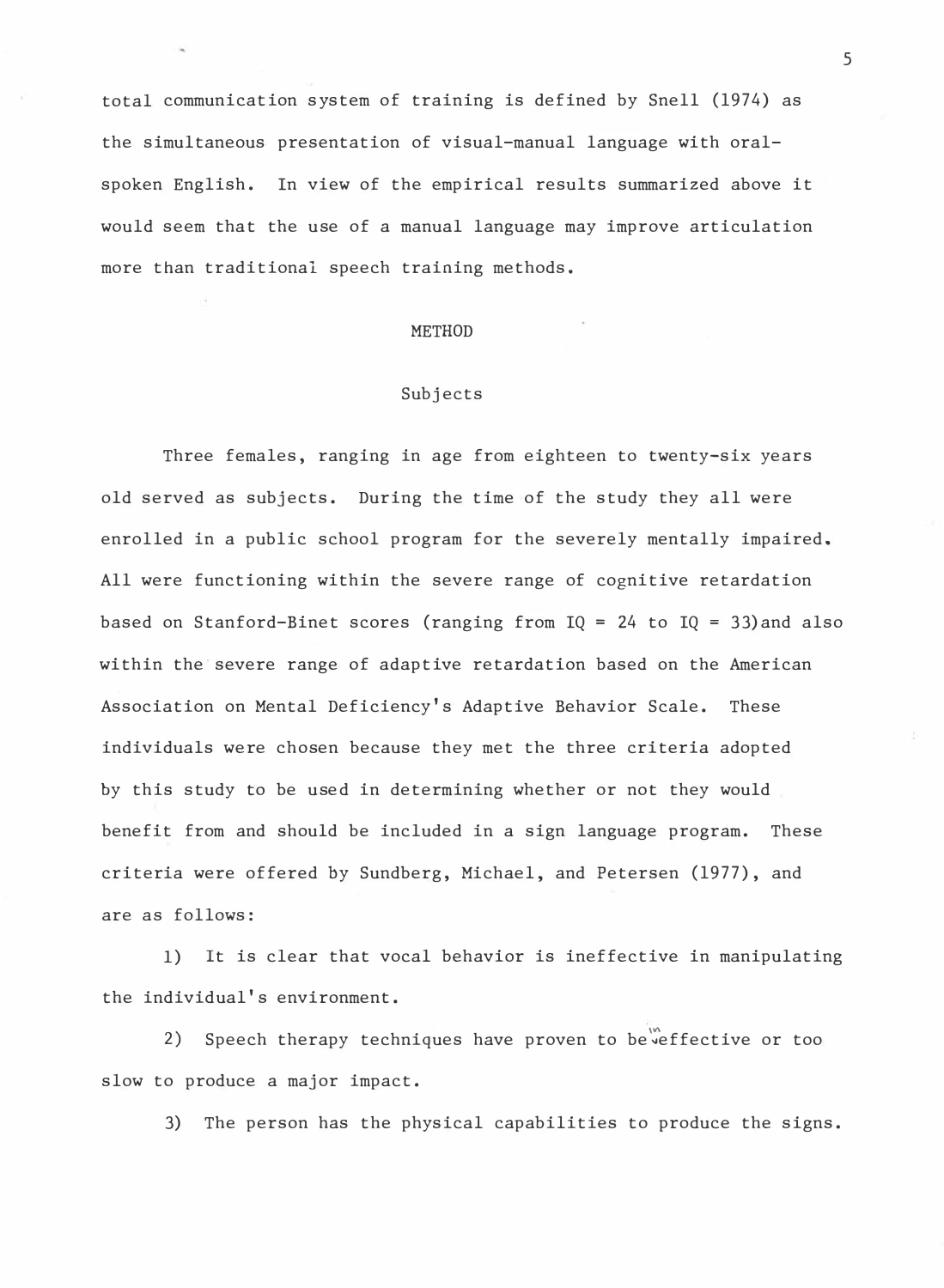In addition all these students had received speech training for at least two years under the supervision of a speech therapist. Two had received five years or more of speech training.

#### Setting

The subjects attended class five days a week from 8:30 a.m. to 2:30 p.m. The majority of their time at school was spent in half-hour small group or individual one-to-one training sessions conducted by graduate or undergraduate students from Western Michigan University or by the classroom staff.

The training sessions took place during one of the half-hours scheduled for programming. The sessions were conducted in a one-to-one experimenter to student ratio. All training and tape recording occurred in a 1.7m X 2.3m X 2.7m sound attenuated booth which contained a .3m X .7m one-way window.

#### Word Selection

*I*  An initial list of thirty-four words was formulated by making observations and determining words which named or described objects, events, or persons which were reinforcing for the subjects (e.g., ball, play, mother, etc.) and words which named or described objects, events, or persons which the subjects came into contact with often (e.g., bed, game, father, etc.). Words on which the subjects had already received speech training were not included. The words were then paired along a difficulty dimension (with the assistance of the program's speech therapist) giving two lists'of words which were very nearly equal in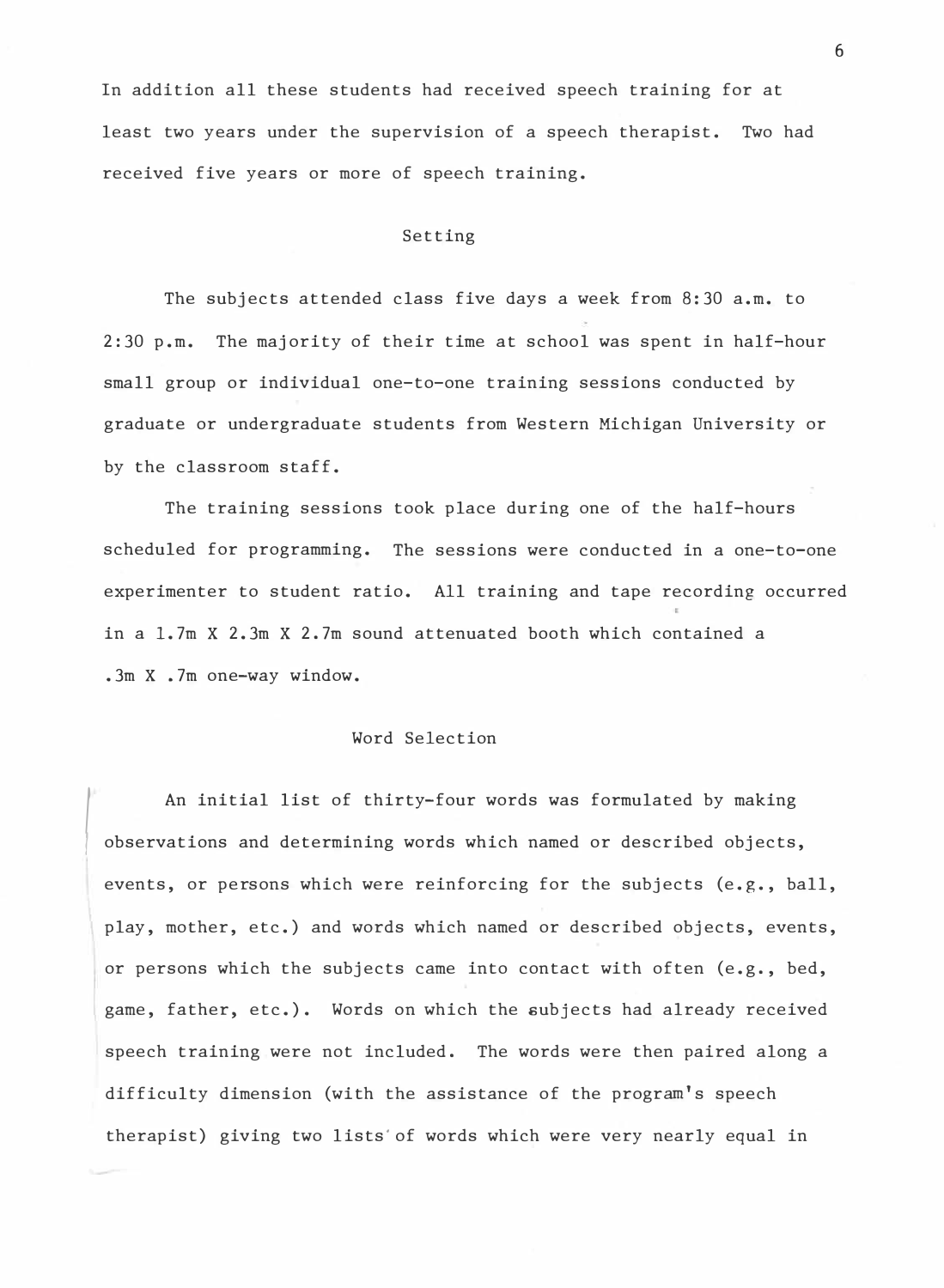developmental level and difficulty of sounds to articulate. Using a random number table, one word from each pair was randomly assigned to be taught by traditional speech therapy methods of sound imitation and oral gymnastics. The remaining word was taught using the total communication method of simultaneous presentation of visual-manual language (American Sign Language) with the spoken word. The lists of training words are presented in Table I.

#### Procedure

Prior to training the experimenter tape recorded the subjects' articulation of each of the thirty-four target words chosen according to the selection methods described above. The experimenter gave the command "say (target word)". All subjects made some attempt at imitation each time. The list was recorded twice for each subject, once on each of two consecutive days. The second recording was used as the scored tape.

All training was done by the experimenter. Although not a professional speech therapist, the experimenter had carried out numerous speech therapy programs following training by the speech therapist for the Program for the Severely Mentally Impaired. All training for this study was done under the supervision of the speech therapist who observed training sessions weekly.

The training sessions were broken into two fifteen minute training segments. One segment consisted of training using traditional speech therapy methods for two words found on the traditional speech method list. The other segment consisted of training using the total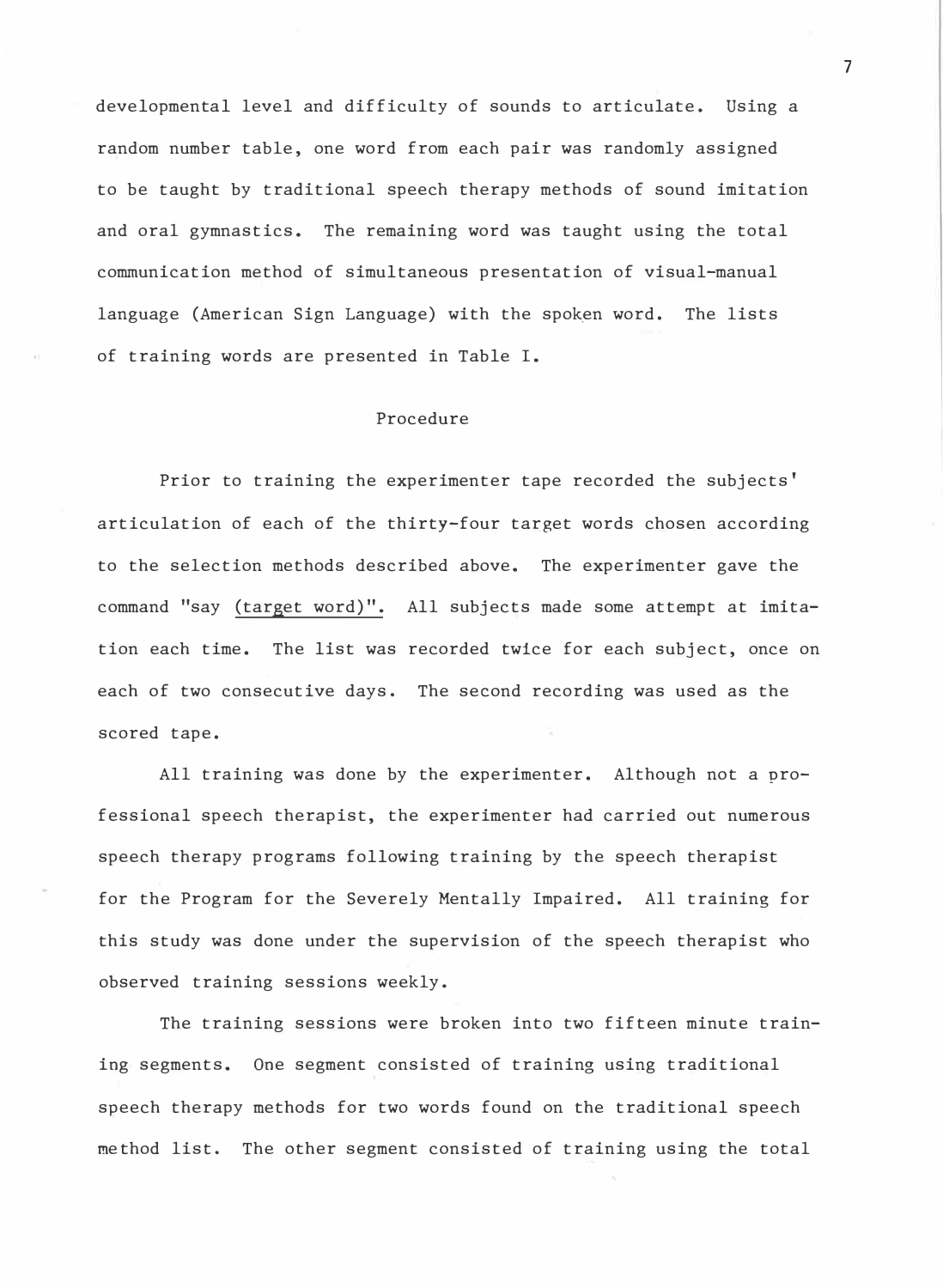communication method for two words found on the total communication list. The order of presentation as well as selection of the words to be trained from each list was randomized. Responses were considered correct, and reinforced when they were judged, by the experimenter, to be as good or better than previous production of the same word during traditional training. Responses were correct �nd reinforced when they consisted of the American Sign Language sign for the word accompanied by a vocal approximation in the total communication training segments. No improvement criteria was required for vocalizations in the total communication segments. The second training segment immediately followed the first and the order of methods used for each session was alternated. Following ten training segments on each method, the subjects were again asked by the experimenter to say the target word that had just been trained and the response was tape recorded. During the training day immediately following the post-training recordings, training began on a new set of words from the two lists.

Data was collected on the number of reinforcements given per segment. Reinforcement in all cases was social praise. Reliability on the correct, incorrect scoring was taken once on each pair of words. Reliability was taken without the knowledge of the experimenter by the teacher of the subjects' classroom. The reliability was computed by dividing agreements by agreements plus disagreements and multiplying by one hundred to give a percentage of agreements. Reliability ranged from 88% to 95% with an average of 92%.

Following completion of training on eight words from each list for subjects A and C and six words from each list for subject B, an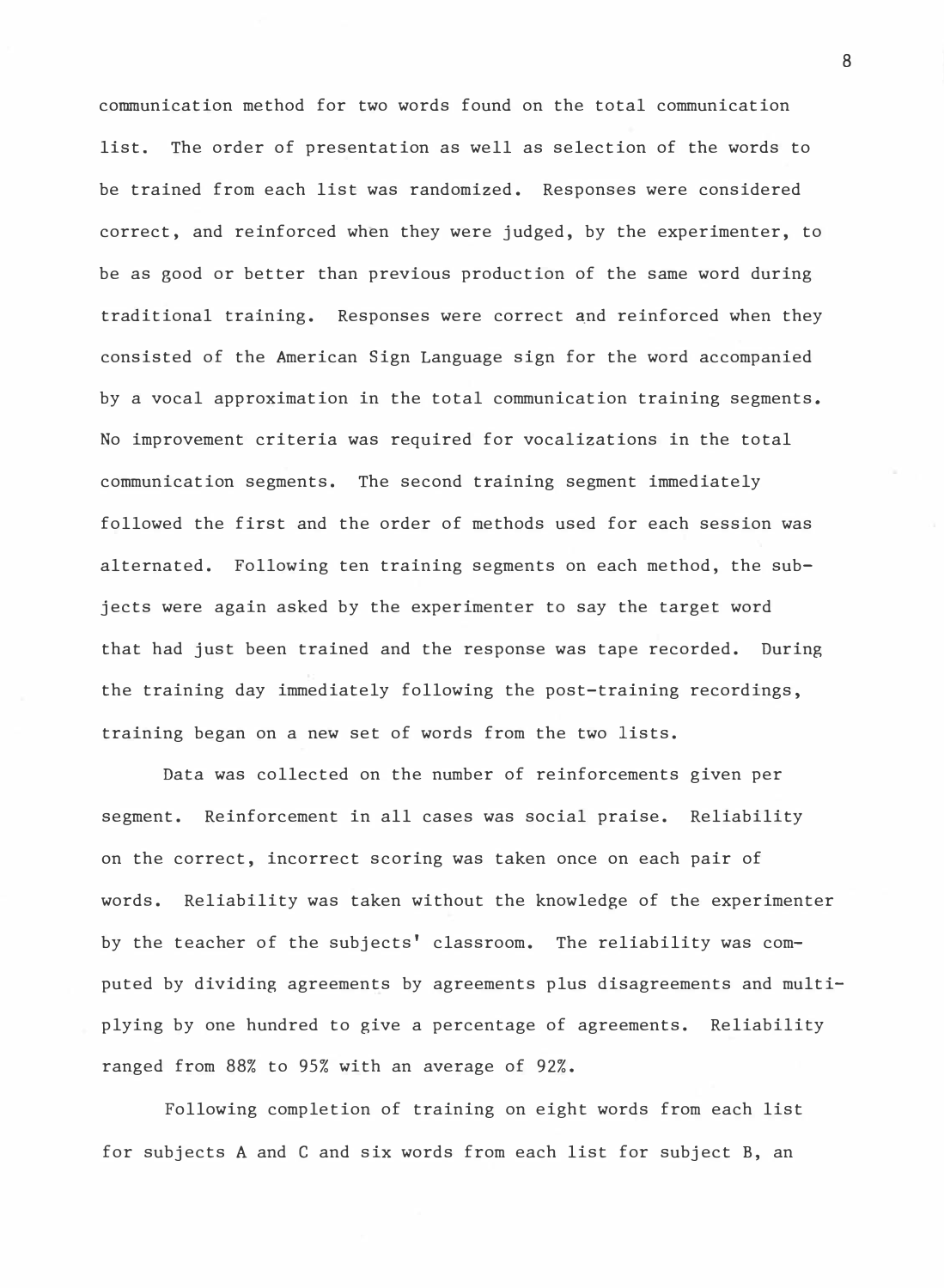additional recording was made to be used in the articulation evaluations. Using a random number table, pre-training and post-training, responses previously recorded for all three subjects were recorded in random order. Fifteen graduate students from the Department of Speech and Hearing with training in articulation evaluations listened to the scoring tapes and scored each response on a scale of one to five, with five being an easily understood, well articulated word and a one being an unintelligible response. The scorers had a list of the responses in the order they occurred on the scoring tape so that they were aware of which word was being attempted; however, scorers did not know the nature of the study nor the degree or type of training used with each word.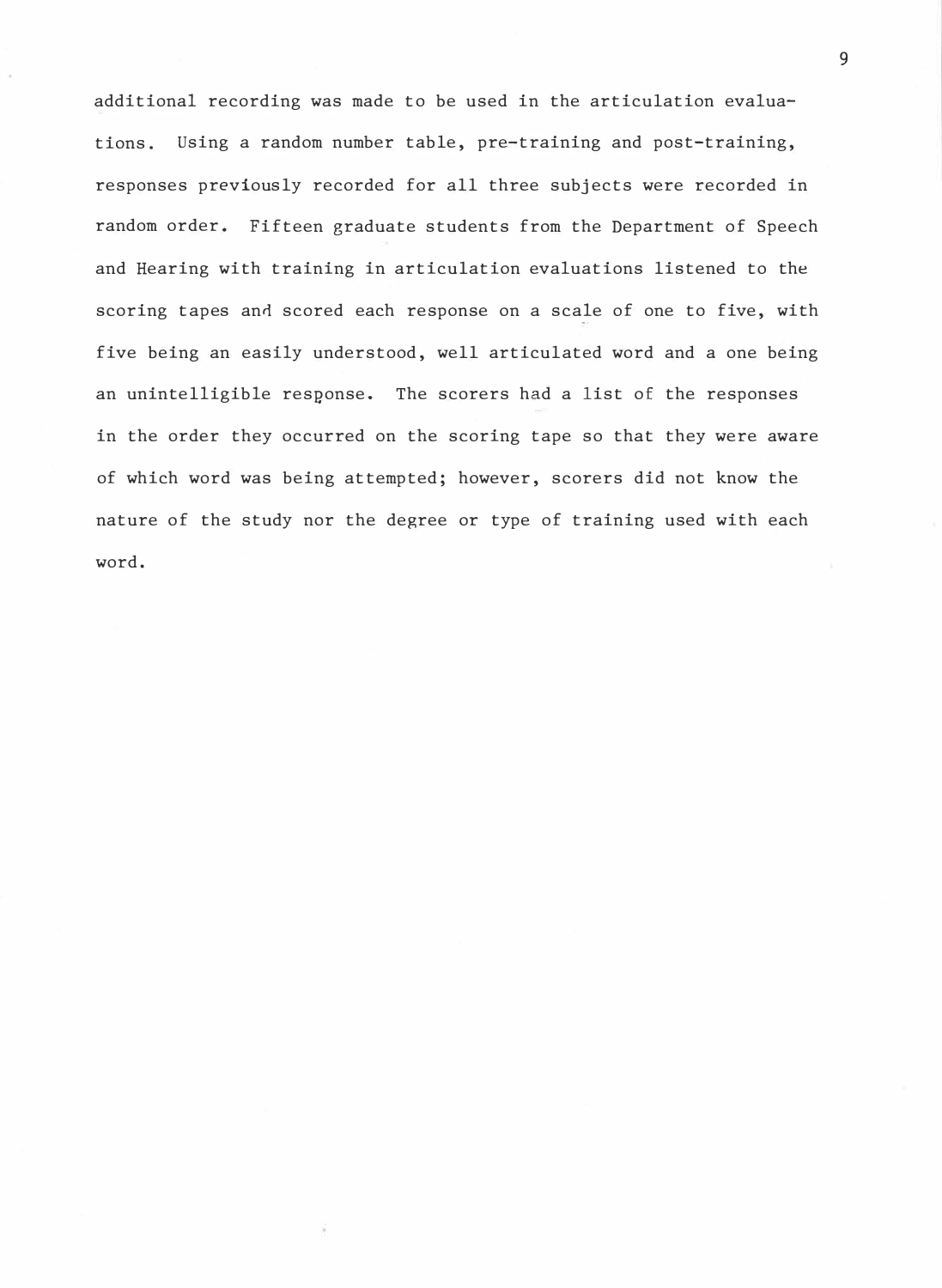| ٠<br>I |
|--------|
|        |

### Table I

### Target Words Listed by Method of Training

| Target Words-Total<br>Communication                                                                                                       | Target Words-<br>Traditional<br>$\lesssim$                                                                                                                     |
|-------------------------------------------------------------------------------------------------------------------------------------------|----------------------------------------------------------------------------------------------------------------------------------------------------------------|
| time<br>plate<br>hat<br>run<br>bail<br>please<br>father<br>comb<br>paper<br>class<br>give<br>blue<br>bath<br>love<br>taste<br>bed<br>good | dime<br>black<br>baby<br>close<br>$p \, \text{lay}$<br>foot<br>game<br>mother<br>pet<br>toast<br>glass<br>have<br>fall<br>tooth<br>keep<br>room<br><b>like</b> |

 $\tilde{a}$  .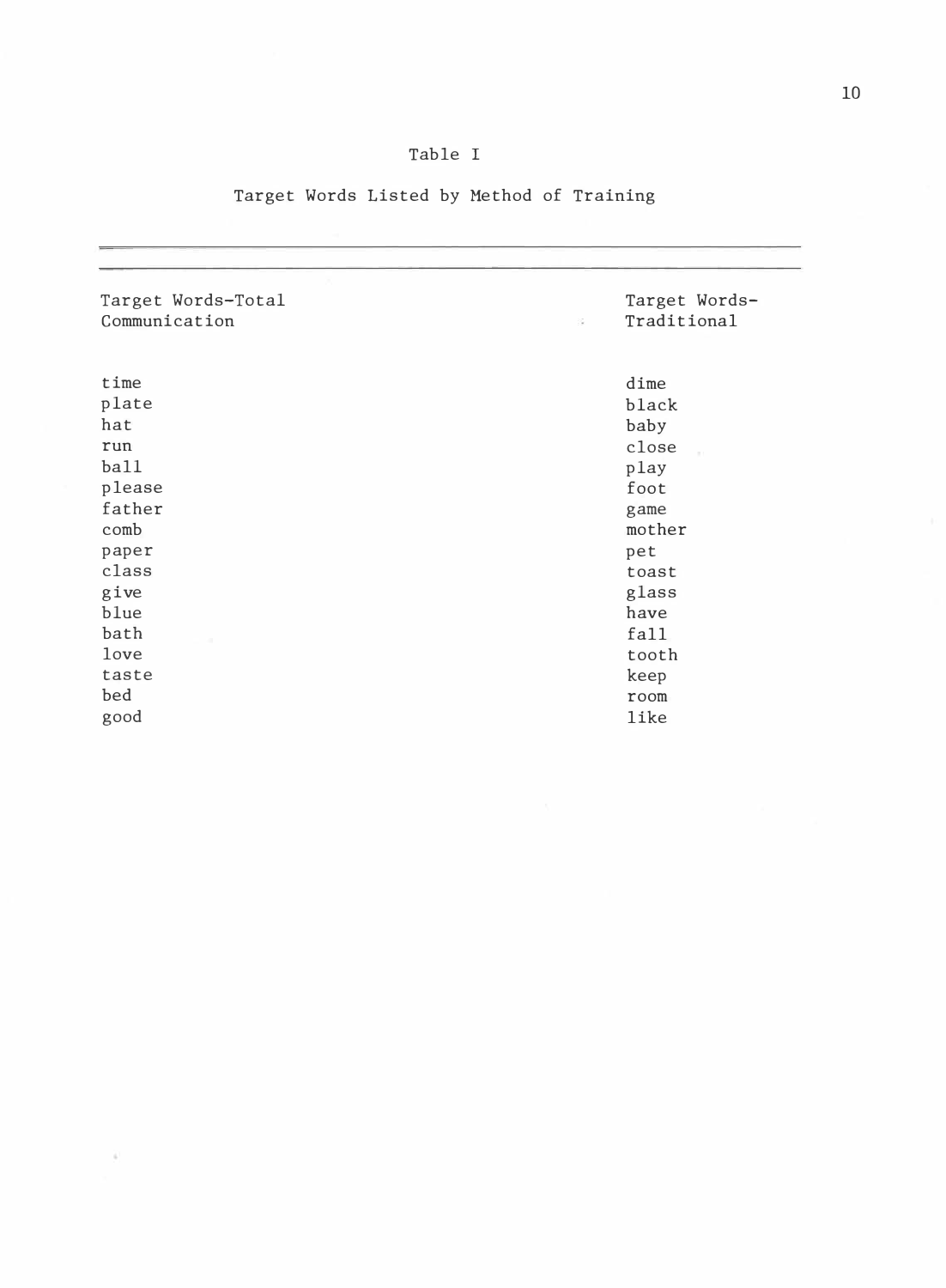#### RESULTS

Total number of reinforcements for correct responses (as defined above) in the traditional training segments differed very little from total communication segments. Reinforcement was defined as a single episode of social praise which followed a correct response. For subject A, total communication segments netted a mean of 13.8 reinforcements per segment while traditional segments netted a mean of 13.2 reinforcements per segment. In the case of subject B, mean reinforcements per segment was 14.7 for total communication segments and 14.8 for traditional segments. Subject C received a mean of 12.4 reinforcements per segment for both training methods.

Training took place on eight words from each list for subjects A and C and six words from each list for subject B. The entire list was not trained due to time constraints and the loss of one subject from the program.

 $\begin{picture}(220,20) \put(0,0){\dashbox{0.5}(5,0){ }} \put(15,0){\dashbox{0.5}(5,0){ }} \put(15,0){\dashbox{0.5}(5,0){ }} \put(15,0){\dashbox{0.5}(5,0){ }} \put(15,0){\dashbox{0.5}(5,0){ }} \put(15,0){\dashbox{0.5}(5,0){ }} \put(15,0){\dashbox{0.5}(5,0){ }} \put(15,0){\dashbox{0.5}(5,0){ }} \put(15,0){\dashbox{0.5}(5,0){ }} \put(15,0){\dashbox{0.5}(5,0){$ By comparing the mean articulation score for each untrained word $\,$ with the mean articulation score of the same word, spoken by the same subject following training, a difference score was obtained. From the difference scores for each word a mean was calculated for each training method, by subject, yielding a mean difference for total communication trained words and a mean difference for traditionally trained words, for each subject. In all but one case the difference was a positive change indicating improvement in articulation. Mean difference scores showed greater improvement took place in the articulation of the target $\bigg|$ words trained by the total communication method over words trained  $\sim$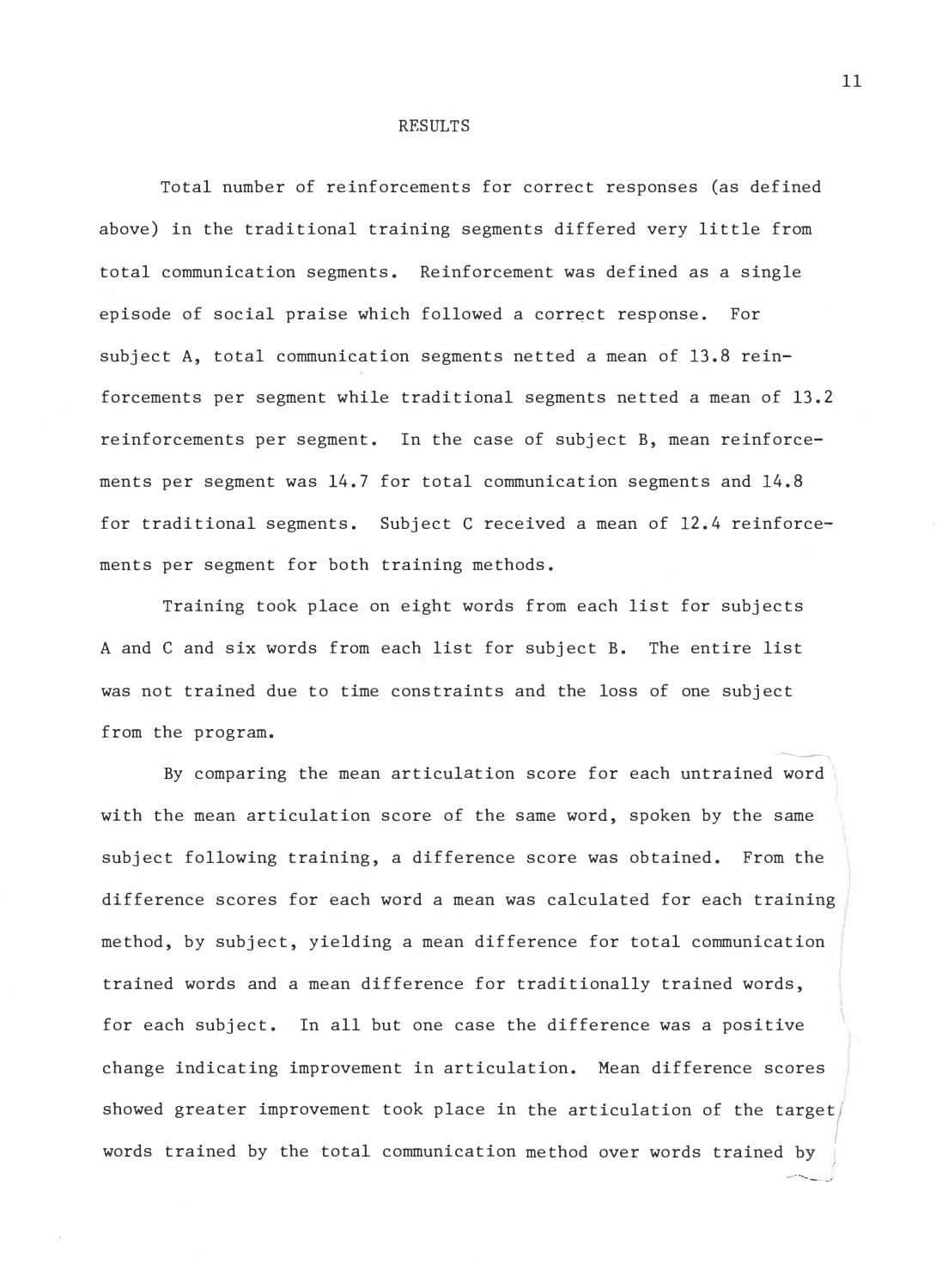the traditional speech therapy method. Difference scores for each  $\overline{\phantom{a}}$ subject were analyzed using the standard two<del>-</del>tailed <u>t</u> test (degrees of freedom for subjects A and  $C = 14$  and for subject  $B = 10$ ), and found to be significant at the .05 level of significance. Details of the t test analyses can be found in the Appendix.

Subject A showed a mean improvement of 1.6 points (on the five point scale) for total communication trained words, compared to a mean improvement of .37 for words trained traditionally. Figure I illustrates subject A's mean articulation scores for each target word, before and after training. Improvements in scores following training with the total communication method is seen in each case. The difference in pre-training and post-training scores is not as pronounced with words trained traditionally.

Subject B made a mean improvement of 1.0 point on the total communication trained words while traditionally trained words showed no mean improvement. Subject B's mean articulation scores for each target word $_{\mathbf{x}}$  before and after training are seen in Figure 2. There is an improvement apparent in the articulation scores following total communication training. Traditional speech training resulted in no change at all for four of the six words trained using that method.

The most striking difference was obtained by Subject C with a 2.5 points mean improvement for total communication trained words and a mean decline of .25 points for the traditionally trained words. As Figure 3 illustrates a very definite improvement took place in the mean articulation scores following total communication training in every case. Equally apparent is the lack of positive change in the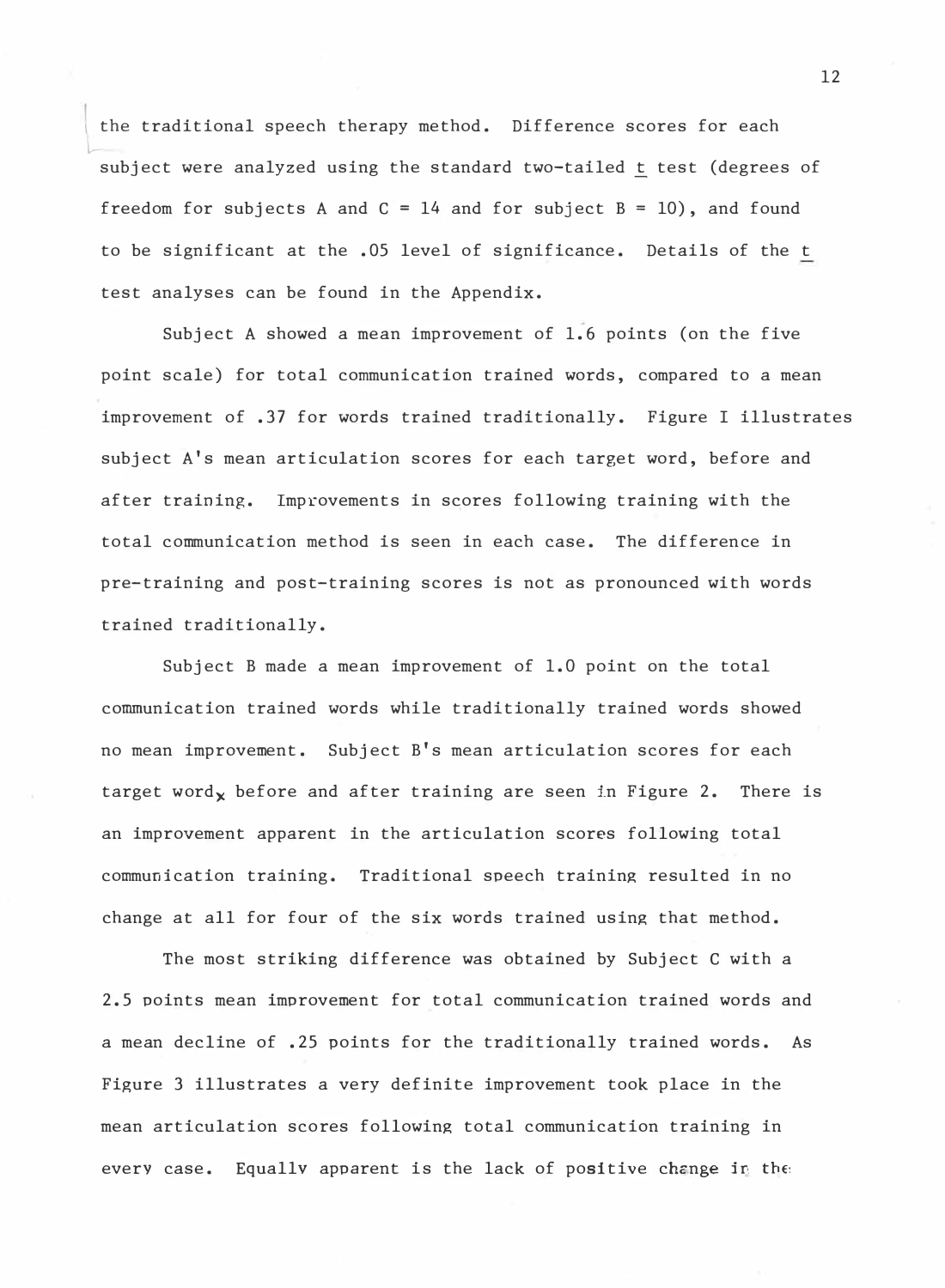scores for traditionally trained words.

Figure 4 gives a clear comparison of the change in mean articulation scores of all three subjects for the two methods of training. In every case the improvement in articulation scores of words trained using the total communication method was of greater magnitude than that of words trained traditionally.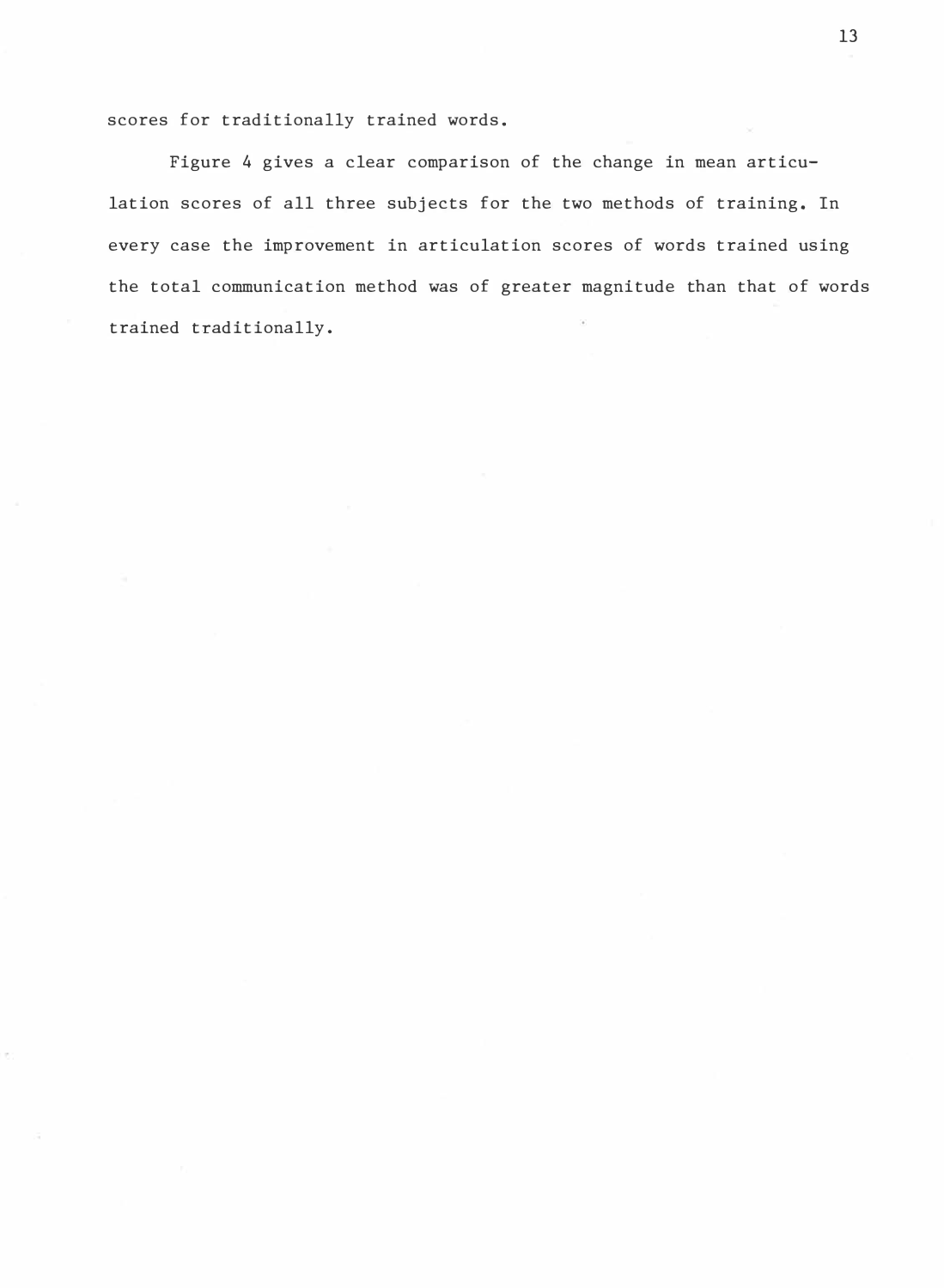

o-o post-training \*-x-x pre-training

fig.l Mean articulation scores for target words in pre-training and post-training conditions for subject A.



o-o post-training x-x pre-training

Fig.2 Mean articulation scores for target words in pre-training and post-training conditions for subject B.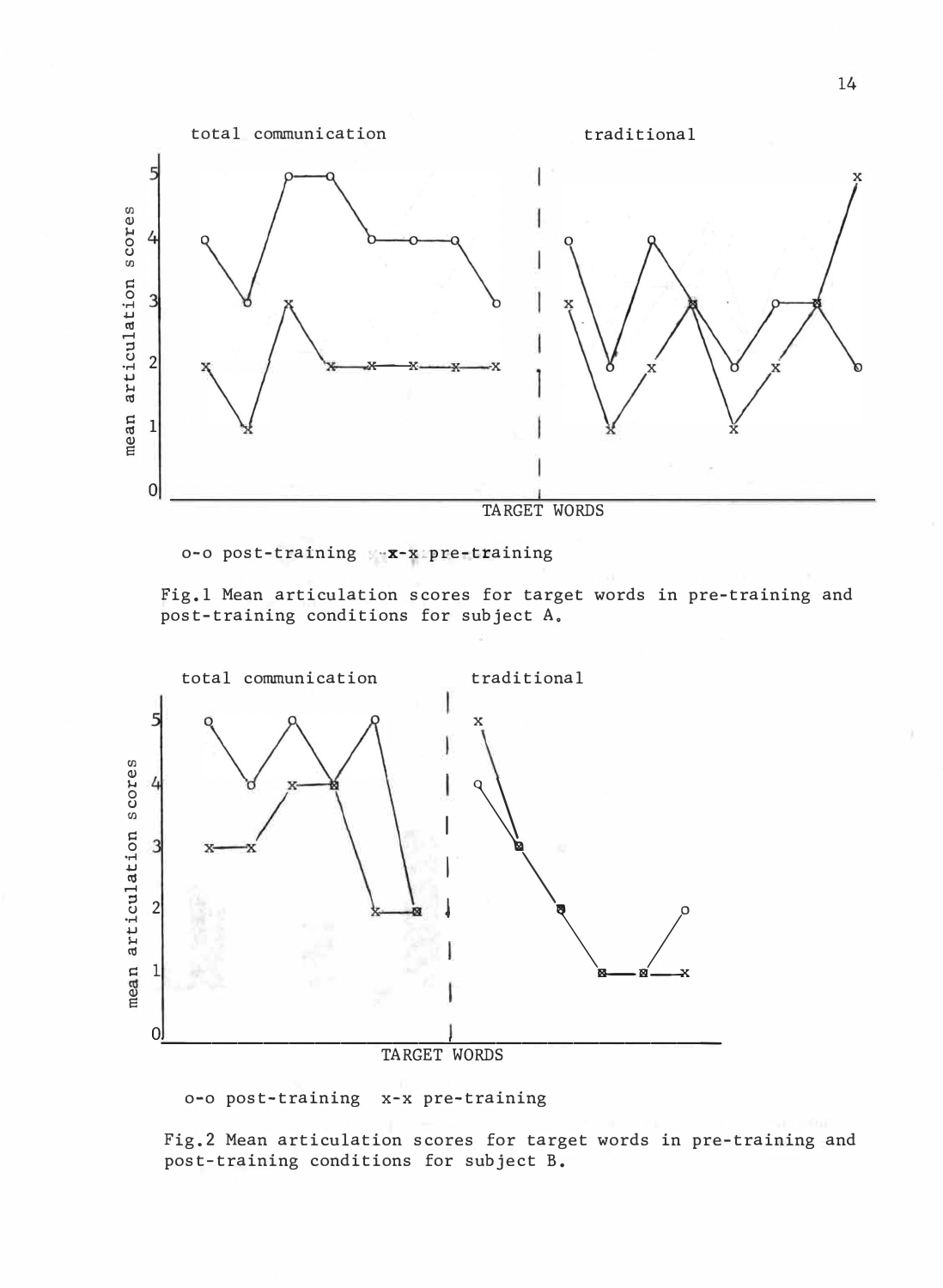

o-o post-training x-x pre-training

Fig.3 Mean articulation scores for target words in pre-training and post-training conditions for subject C.



Fig.4 The mean articulation score change from pre-training to posttraining condition for the two different training methods shown for each subject.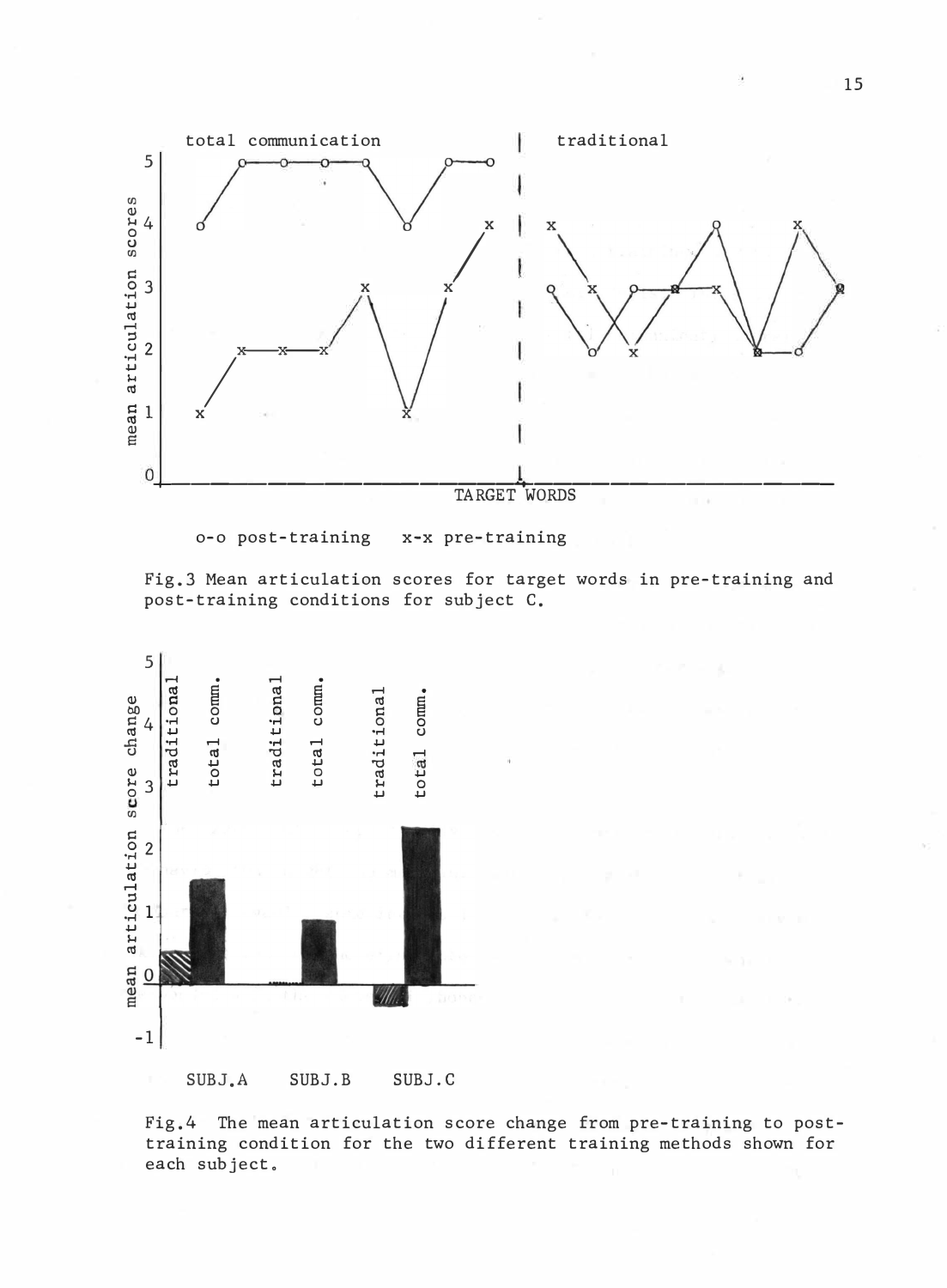#### DISCUSSION

The purpose of this study was to compare the effect of total communication training versus traditional speech training on word articulation in severely mentally retarded individuals. The study was undertaken in an effort to discover if total communication training was indeed a reasonable alternative to a system that has been ineffective for so many hearing, noncommunicating retarded persons. An analysis of the change scores from the pre-training articulation to the post-training articulation revealed a significant difference in favor of the total communication method, suggesting that the procedure of training sign language in conjunction with vocal approximations operated as a facilitator for improvements in articulation. The fact that reinforcement per segment and training time per segment remained approximately equal rules out amount of reinforcement and amount of time as possible explanations for the difference in change scores.

The experimenter kept a daily journal throughout the study noting any behavior that might add more information relevant to the study. This journal revealed some interesting facts. Subject C was observed breaking down many of the signs into the number of movements which corresponded with the number of phonemes in the word it was associated with. For example, the sign for "plate", which is a circle formed with the two hands, was broken into three distinct parts. The "pl" sound corresponded with forming the hands into semicircles as they were raised from the lap or sides; the " $\overline{a}$ " sound corresponded with putting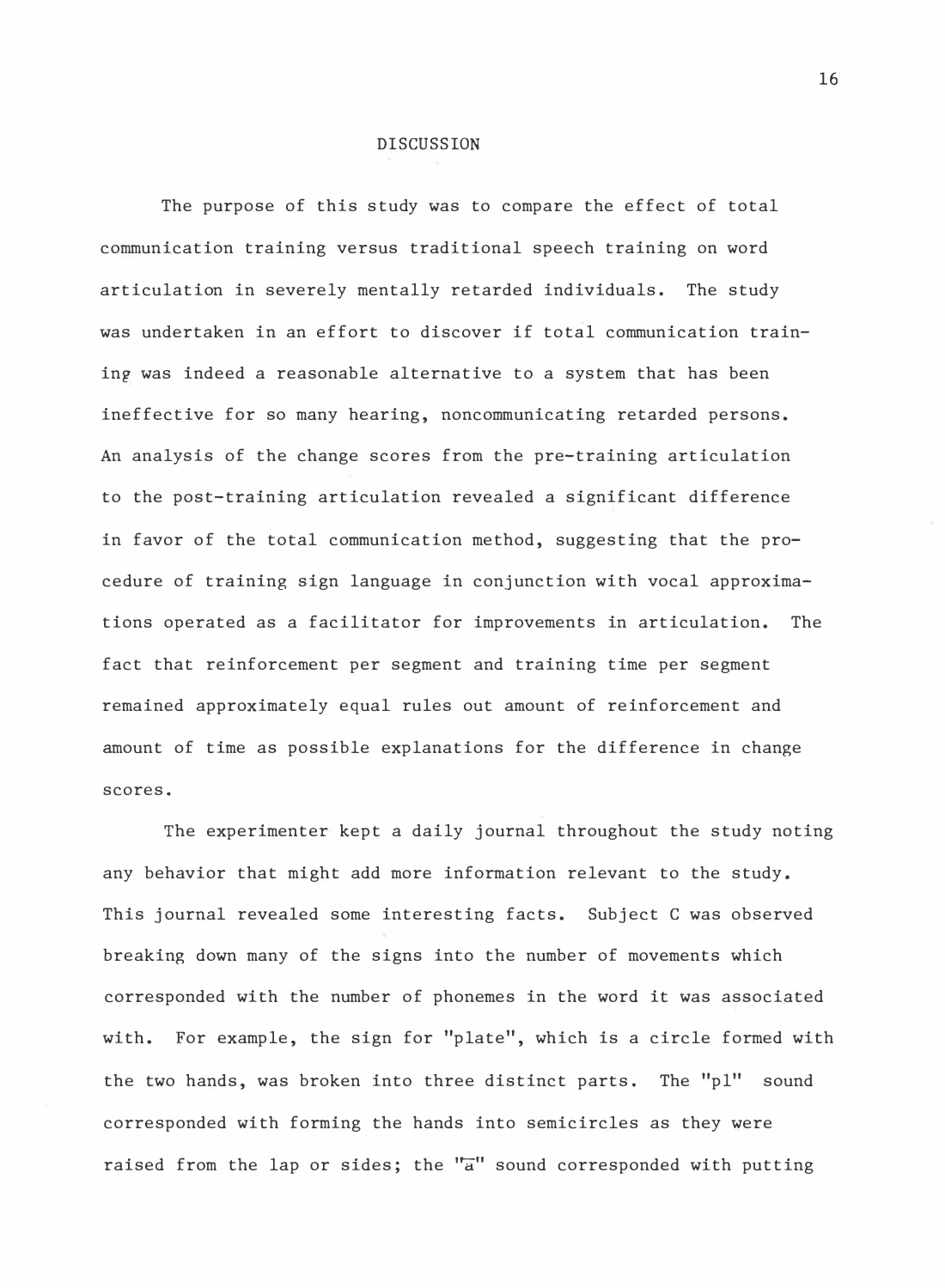the hands together to form a circle; the "t" sound corresponded with bringing the hands down into the table or just in front of the subject. The three movements and the three sounds were very deliberately done and were very distinct. "Plate" was said and the sign was formed in a point to point chain. Two of the subjects made up their own signs for words in the traditional list initially. For example, for "baby" subject C folded her arms as if holding a baby. These actions seem to suggest that it was facilitating to the subject to use signs along with their vocalizations and further that it was helpful to pair production of the individual sounds with a gross motor action. The generalized use of the acquired signs, with their vocal associates, in situations outside the training setting and with persons other than the experimenter was wide spread with all three subjects in this study. These uses of sign and vocalization were reinforced by other school staff but they did not request the signs. The increased vocalizations and resulting• socialization which the subjects of this study exhibited had been previously reported in studies by Lebels and Lebels (1975) and Fulwiler and Fouts (1976).

The teaching of sign language to the retarded is a relatively new research area. Results are encouraging and further research should be conducted. This study does not address the question of why the signs are helpful although several possibilites are suggested by the actions of the subjects as described above. The use of signs to teach reading to those who have difficulties learning to read is a possibility as well. It is not possible to assess the degree of comprehension each of the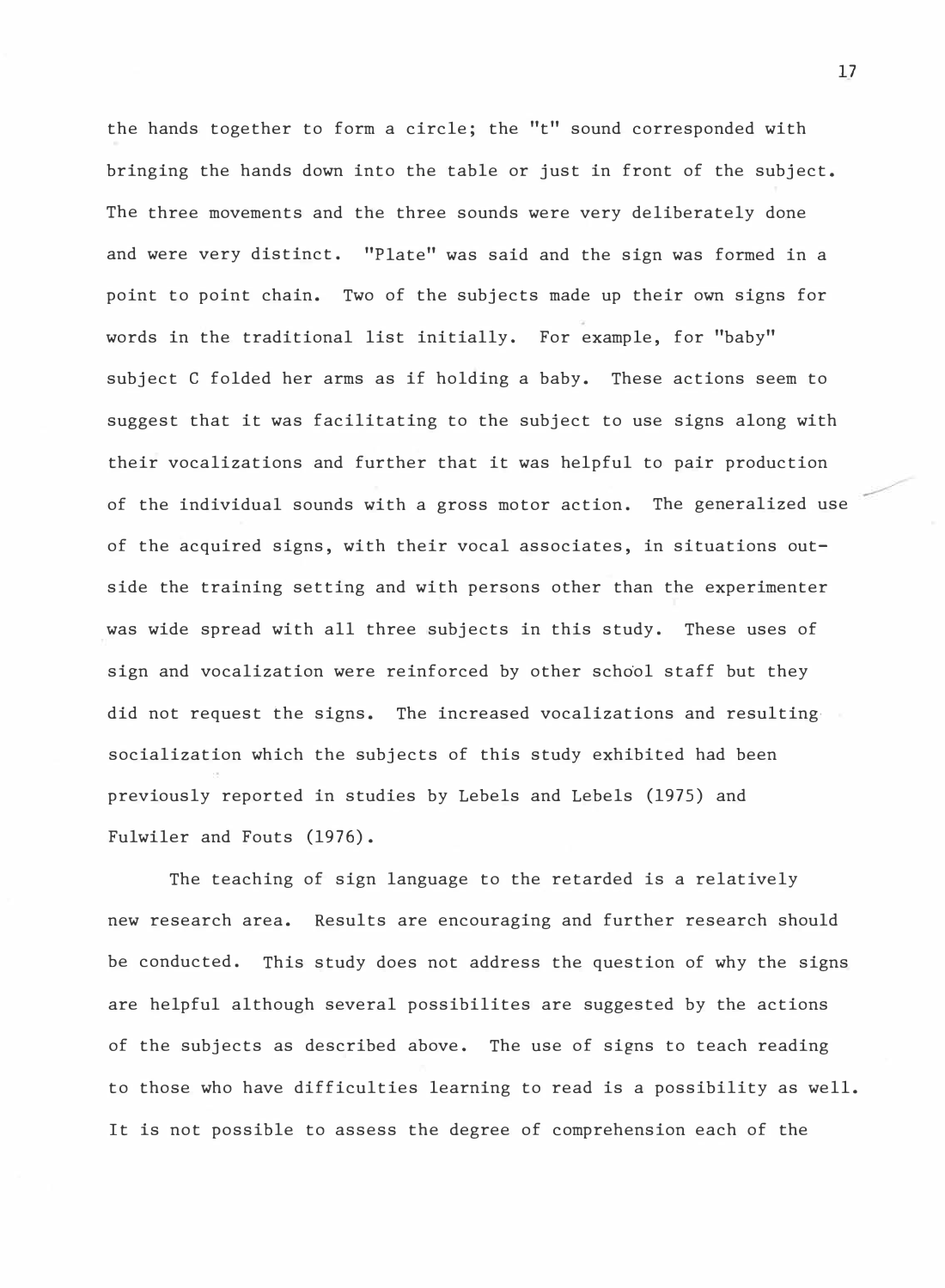methods explored here may allow, from the present study but this is an area that bears further examination. Expanded and more effective instructional strategies should be developed. The area of evaluation needs further examination in order to develop more objective measures of the vocal responses particularly with regard to articulation. The increased use of manual language to faciliate speech should permit the. retarded or handicapped person to communicate more effectively and function more independently.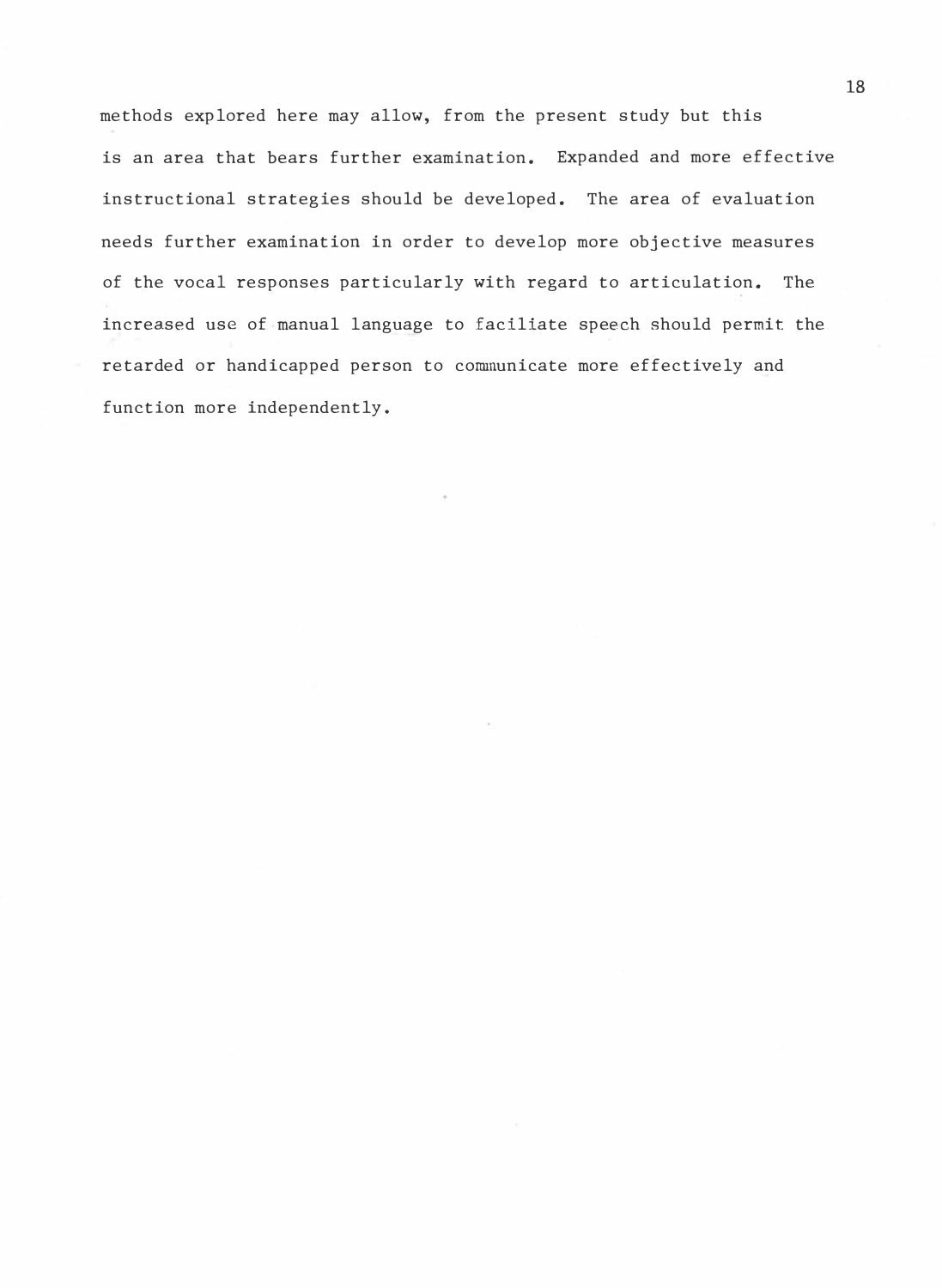#### REFERENCES

- Bricker, D.D. Imitative sign training as a facilitator of word-object association with low functioning children. American Journal of Mental Deficiency, 1972, 76(5), 509-516.
- Fristoe, M. and Lloyd, L.L. Manual communication for the retarded and others with severe communication impairment: a resource list. Mental Retardation, 1977, 15(5), 18-21.
- Fulwiler, R.L. and Fouts, R.S. Acquisition of American Sign Language by a noncommunicating, autistic child. Journal of Autism and Childhood Schizophrenia, 1976, 6, 43-51.
- Huffman, J.; Hoffman, B.; Gransee, D; Fox, A; James, J; and Schmitz, J; Talk with Me, 1975, published by Joyce Motion Picture Company
- Lebels, S. and Lebels, R. The use of signed communication with normal hearing, nonverbal, mentally retarded. Bureau Memorandum, Wisconsin Department of Public Instruction, Fall 1975, 17, 28-30.
- Richardso�, T. Sign language for SMR and PMR. Mental Retardation, 1975, 13(3), 17.
- Skelly, M; Schinsky, L. and Fust, R. American Indian Sign as a facilitator of verbalization for oral-verbal apraxic. Journal of Speech and Hearing Disorders, 1974, 39(4), 445-454.
- Skinner, B.F. Verbal Behavior, 1957, New York: Appleton-Century-Crofts.
- Snell, M. Sign language and total communication. In L.R. Kent (ed.) Language Acquisition Program for the Retarded or Multiply Impaired, 1974, Research Press.
- Spradlin, J.E. and Dixon, M. Establishing conditional discrimination without direct training. American Journal of Mental Deficiency, 1976, 80, 555-561.
- Sundberg, M.L.; Michael, J.; and Peterson, N. Sign Language: a behavioral analysis and applications. Presented at the Third Annual Meeting of the Midwestern Association of Behavior Analysis. May 14-17, 1977.
- Sundberg, M.L.; Milani, I. and Partington, J.W. The use of sign language with hearing, non-vocal, mentally impaired persons. Presented at the 85th Annual Convention of the American Psychological Association, San Francisco, California, August 26-29, 1977.
- Topper, S. Gesture language for a nonverbal, severely retarded male. Mental Retardation 1975, 13(1), 30-32.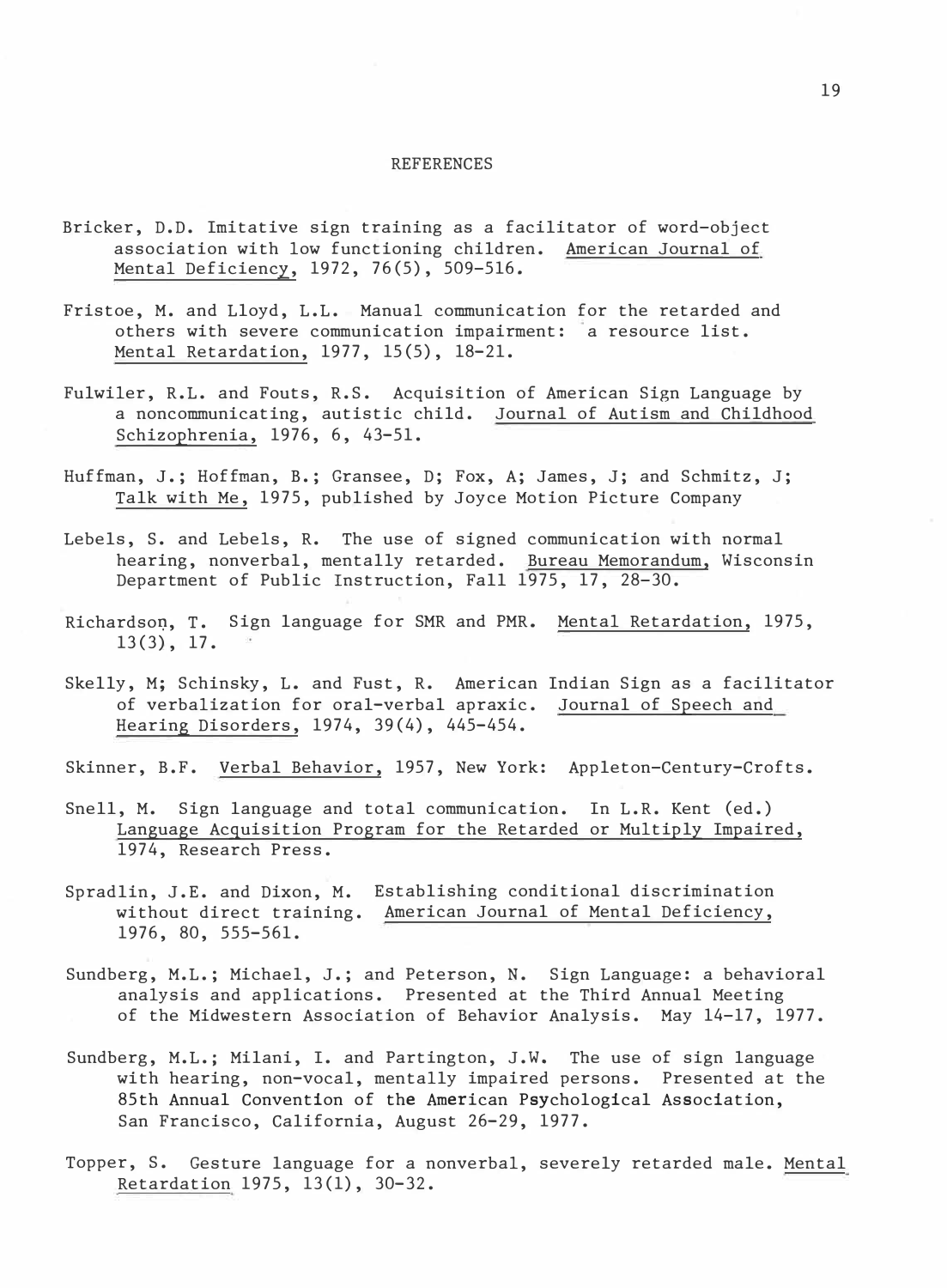VanBiervliet, A. Establishing words and objects as functionally equivalent through manual sign training. <u>American Journal of Mental Deficiency,</u> 1977, 82(2), 178-186.

 $\mathbf{K}$ 

 $\sim$ 

 $\sim$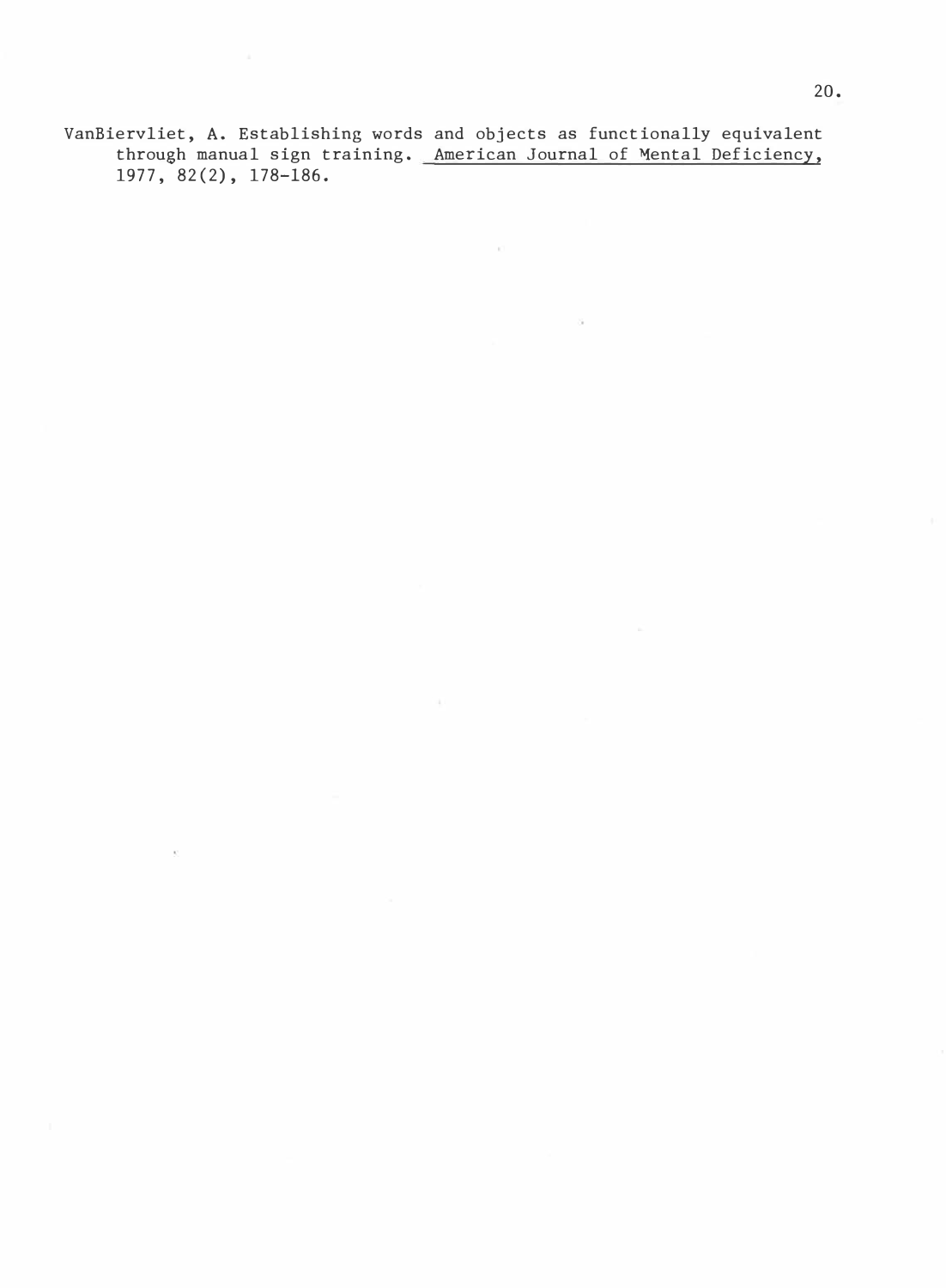### APPENDIX I

### Analysis of Difference Scores for Subject A Using the Two-Tailed <u>t</u> Test

| Scores                                            | Traditional Training                                       |                          | Scores | Total Communication Training                                  |   |  |
|---------------------------------------------------|------------------------------------------------------------|--------------------------|--------|---------------------------------------------------------------|---|--|
|                                                   | $\mathbf 1$<br>$\,1$<br>$\overline{2}$<br>$\boldsymbol{0}$ |                          |        | $\begin{array}{c} 2 \\ 2 \\ 3 \end{array}$                    |   |  |
|                                                   | $\mathbf{1}$<br>1<br>0                                     |                          |        | $\frac{2}{2}$<br>$\frac{2}{1}$<br>$\bullet$<br>$\frac{2}{16}$ |   |  |
| $\Sigma$ X= $\overline{3}$<br>$\Sigma_{X}^2 = 17$ |                                                            |                          |        | 34                                                            |   |  |
| $X = .375$                                        |                                                            |                          |        | $2.0$                                                         | s |  |
| $n =$<br>$SS = 15.9$                              | 8                                                          |                          |        | $\, 8$<br>2.0                                                 |   |  |
|                                                   |                                                            | $df = 14$                |        |                                                               |   |  |
|                                                   |                                                            | $t_{1}$ , $t_{2}$ = 2.90 |        |                                                               |   |  |

t<br>obtained  $= 2.90$  $t_{.05}$  = 2.145  $t = 2.97$ .01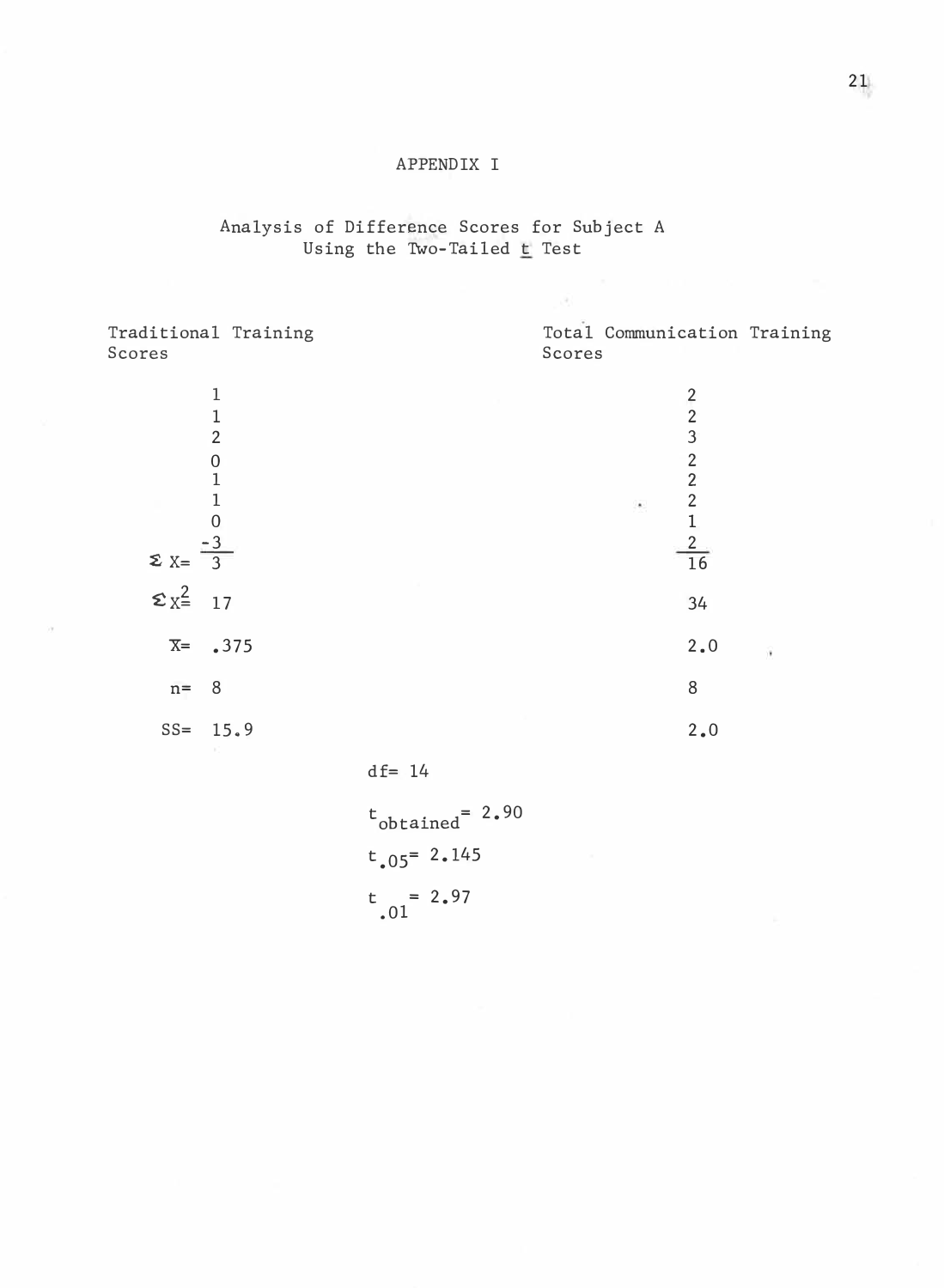### APPENDIX II

### Analysis of Difference Scores for Subject B Using the Two-Tailed <u>t</u> Test

| Traditional Training<br>Scores                                                              | Scores | Total Communication Training                    |  |
|---------------------------------------------------------------------------------------------|--------|-------------------------------------------------|--|
| $-1$<br>0<br>$\overline{0}$<br>$\mathbf 0$<br>0<br>$\mathbf{z}_{X=}$<br>$\mathbf{z}_{X^2=}$ | S      | 2<br>0<br>$\overline{2}$<br>$\overline{0}$<br>6 |  |
| $\overline{2}$                                                                              |        | 10                                              |  |
| $\overline{x}$ =<br>$\overline{0}$                                                          |        | 1                                               |  |
| 6<br>$n =$                                                                                  |        | 6                                               |  |
| $SS =$<br>$\overline{2}$                                                                    |        | 4                                               |  |
|                                                                                             |        |                                                 |  |

df= 10

345

 $\frac{1}{2}$  = 2.231  $t_{.05}$  = 2.228

s.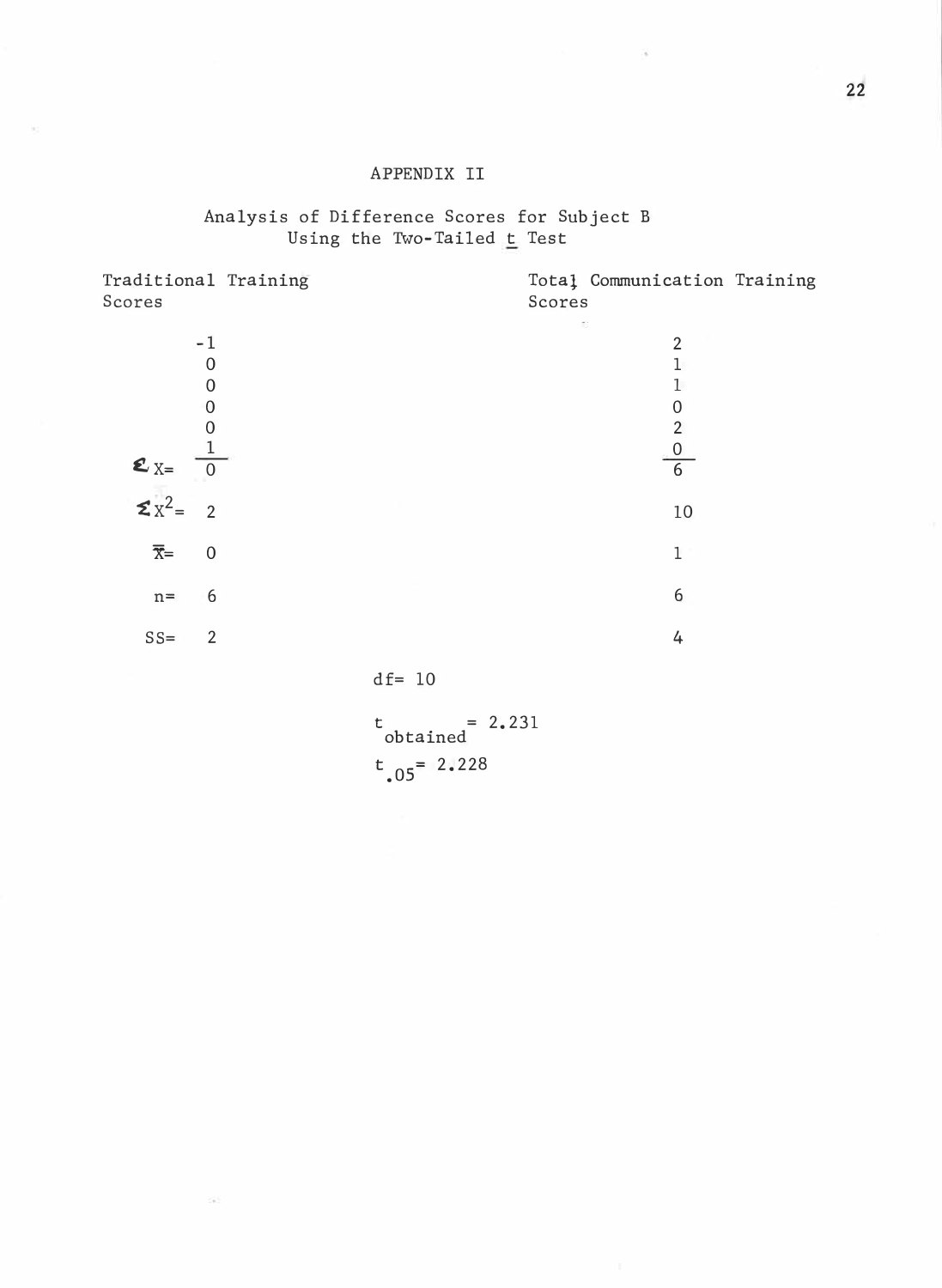### APPENIX III

### Analysis of Difference Scores for Subject C Using the Two-Tailed  $t$  Test

| Traditional Training<br>Scores                                                   |     |           | Scores | Total Communication Training                                                                                                                 |
|----------------------------------------------------------------------------------|-----|-----------|--------|----------------------------------------------------------------------------------------------------------------------------------------------|
| $-1$<br>$-1$<br>1<br>$\mathbf 0$<br>1<br>$\mathbf 0$<br>$\frac{-2}{-2}$<br>$X =$ |     |           | K.     | 3<br>3<br>$\overline{3}$<br>$\overline{2}$<br>$\overline{3}$<br>$\overline{2}$<br>$\mathbf{1}$<br>$\overline{\mathbf{3}}$<br>$\overline{20}$ |
| $x^2=$<br>8                                                                      |     |           |        | 54                                                                                                                                           |
| $\overline{X}$ =<br>$-0.25$                                                      |     |           |        | 2.5                                                                                                                                          |
| 8<br>$\mathtt{n}$ =                                                              |     |           |        | 8                                                                                                                                            |
| $SS=$                                                                            | 7.5 |           |        | 22                                                                                                                                           |
|                                                                                  |     | $df = 14$ |        |                                                                                                                                              |

 $t_{\text{obtained}}$ <sup>=</sup> 3.77  $t_{.05}$  = 2.145  $t_{.01} = 2.977$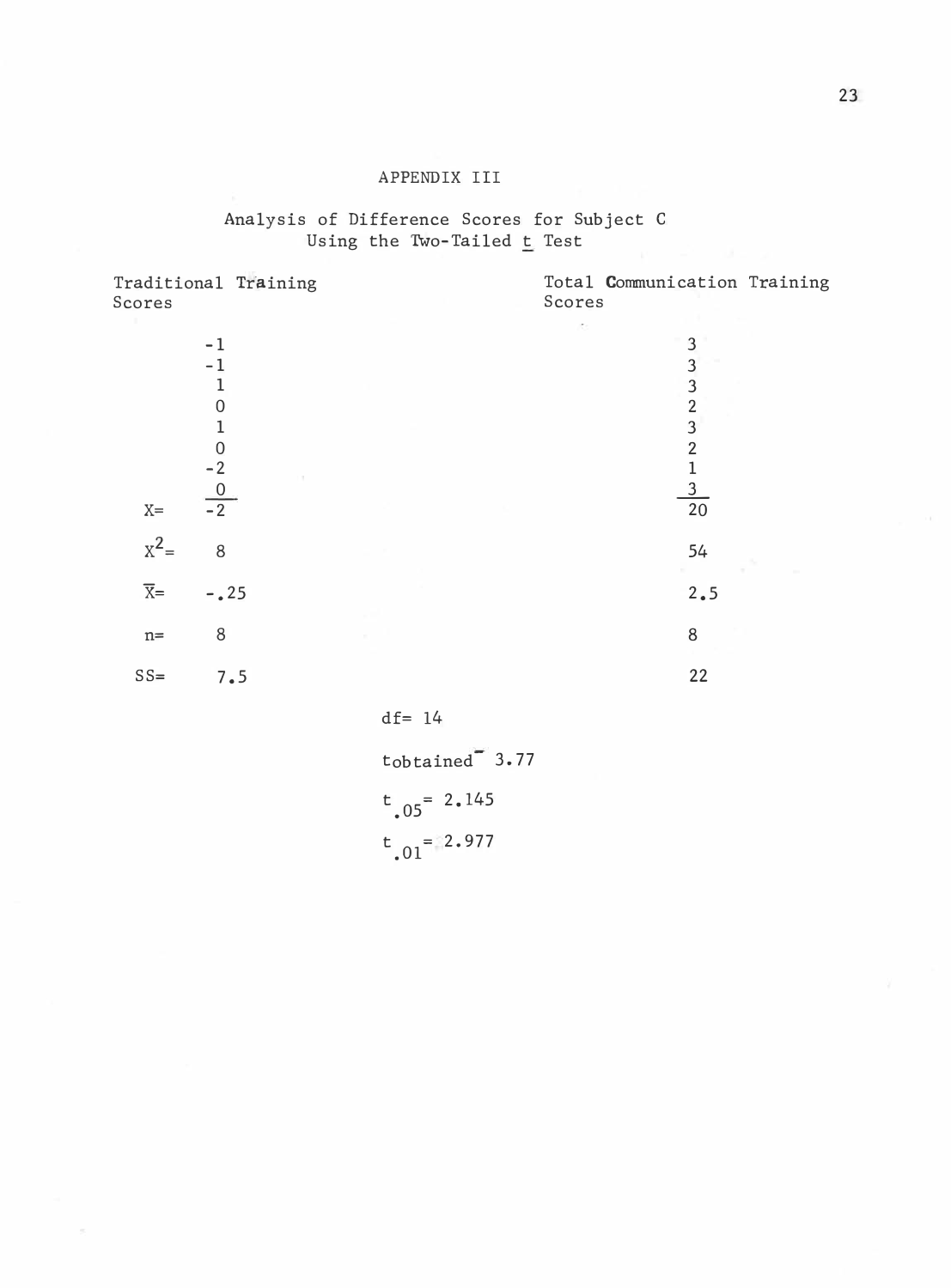### APPENDIX IV

### Ranges of Scores from all Evaluators for Subject A

| target words                                                                                             | Total Communication Trained Words<br>pre-training                                                                                                  | post-training                                                                                                         |
|----------------------------------------------------------------------------------------------------------|----------------------------------------------------------------------------------------------------------------------------------------------------|-----------------------------------------------------------------------------------------------------------------------|
| $\mathbf 1$<br>$\overline{2}$<br>$\overline{3}$<br>$\approx 4$<br>5<br>6<br>$\overline{\mathbf{z}}$<br>8 | $1.5 - 2.5$<br>1.0<br>$\mathcal{O}(\mathcal{O}(\log n))$<br>$2.0 - 3.5$<br>$1.0 - 2.0$<br>$1.0 - 2.5$<br>$1.5 - 2.0$<br>$1,0 - 2,5$<br>$1.5 - 2.0$ | $3.5 - 4.5$<br>$2.5 - 3.0$<br>$4.5 - 5.0$<br>5.0<br>$3.0 - 4.5$<br>$3.5 - 4.0$<br>$3.0 - 4.5$<br>$2.0 - 3.5$          |
| 1<br>$\sqrt{2}$<br>3<br>4<br>5<br>6<br>$\overline{\mathcal{L}}$<br>8                                     | Traditional Trained Words<br>$2.0 - 3.5$<br>$1.0 - 1.5$<br>$1.0 - 2.0$<br>$2.0 - 3.0$<br>$1.0 - 1.5$<br>$1.0 - 2.0$<br>$2.0 - 3.5$<br>$4.5 - 5.0$  | $4.0 - 4.5$<br>$1.5 - 2.5$<br>$3.5 - 4.5$<br>$3.0 - 3.5$<br>$1.5 - 2.0$<br>$2.5 - 3.5$<br>$3.0 - 3.5$<br>$1.5 - .2.0$ |

 $\overline{\mathcal{C}}$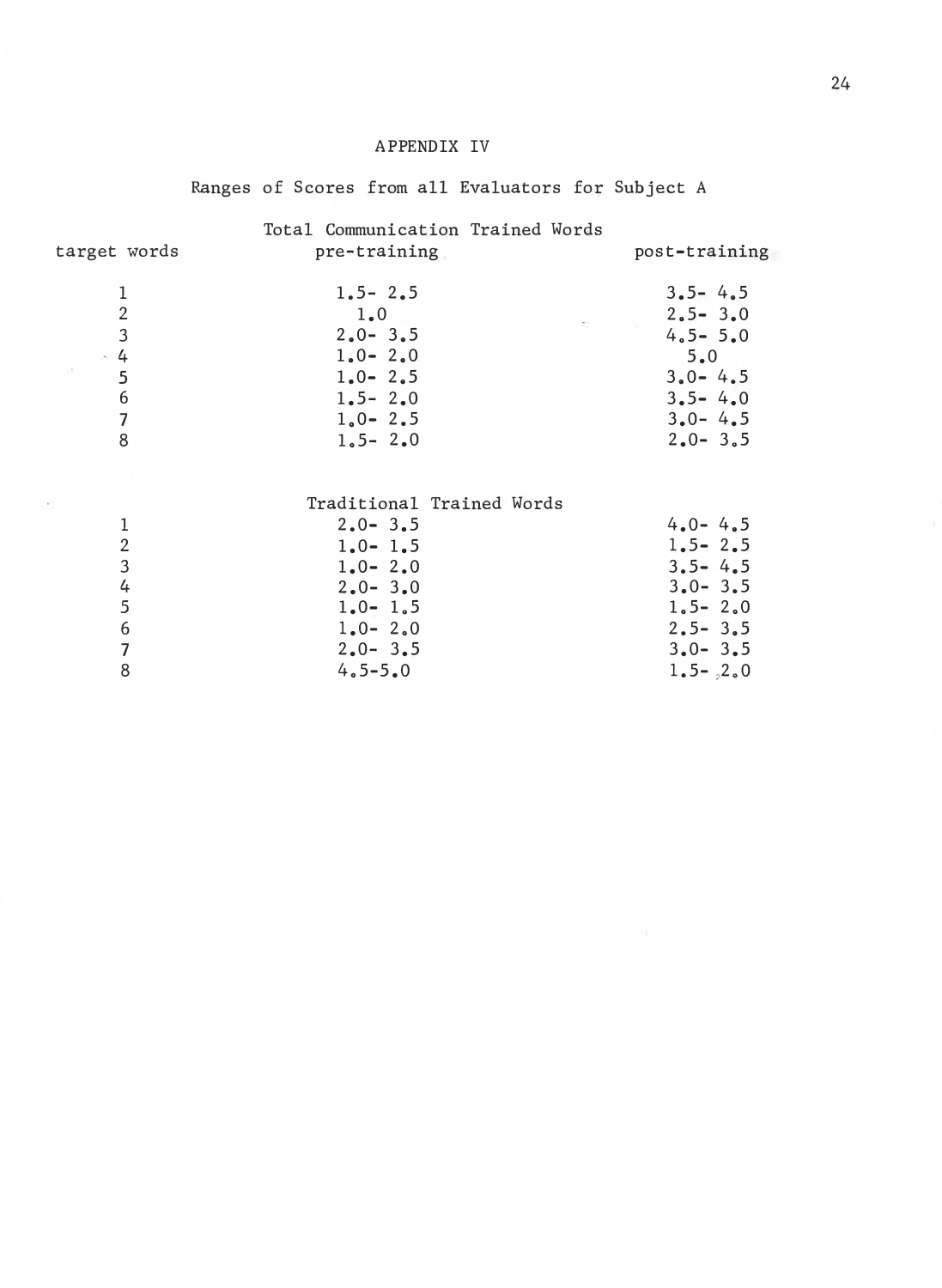### APPENDIX V

### Ranges of Scores from all Evaluators for Subject B

| target words          | Total Communication Trained Words<br>pre-training                                      | post-training                                                                  |
|-----------------------|----------------------------------------------------------------------------------------|--------------------------------------------------------------------------------|
| 2<br>3<br>4<br>5<br>6 | $2.0 - 3.5$<br>$2.5 - 3.5$<br>$3.5 - 4.5$<br>$3.5 - 4.0$<br>$1.5 - 2.5$<br>$1.0 - 2.5$ | $4.5 - 5.0$<br>$3.5 - 4.5$<br>5.0<br>$3.0 - 4.5$<br>$4.0 - 5.0$<br>$1.5 - 2.0$ |

|   |             | Traditional Trained Words |
|---|-------------|---------------------------|
| 1 | $4.5 - 5.0$ | $4.0 - 4.5$               |
| 2 | $2.5 - 3.5$ | $2.5 - 3.0$               |
| 3 | $1.5 - 2.5$ | $1.0 - 2.5$               |
| 4 | $1.0 - 1.5$ | $1.0 - 1.5$               |
| 5 | 1.0         | 1.0                       |
| 6 | 1.0         | $1.5 - 2.5$               |
|   |             |                           |